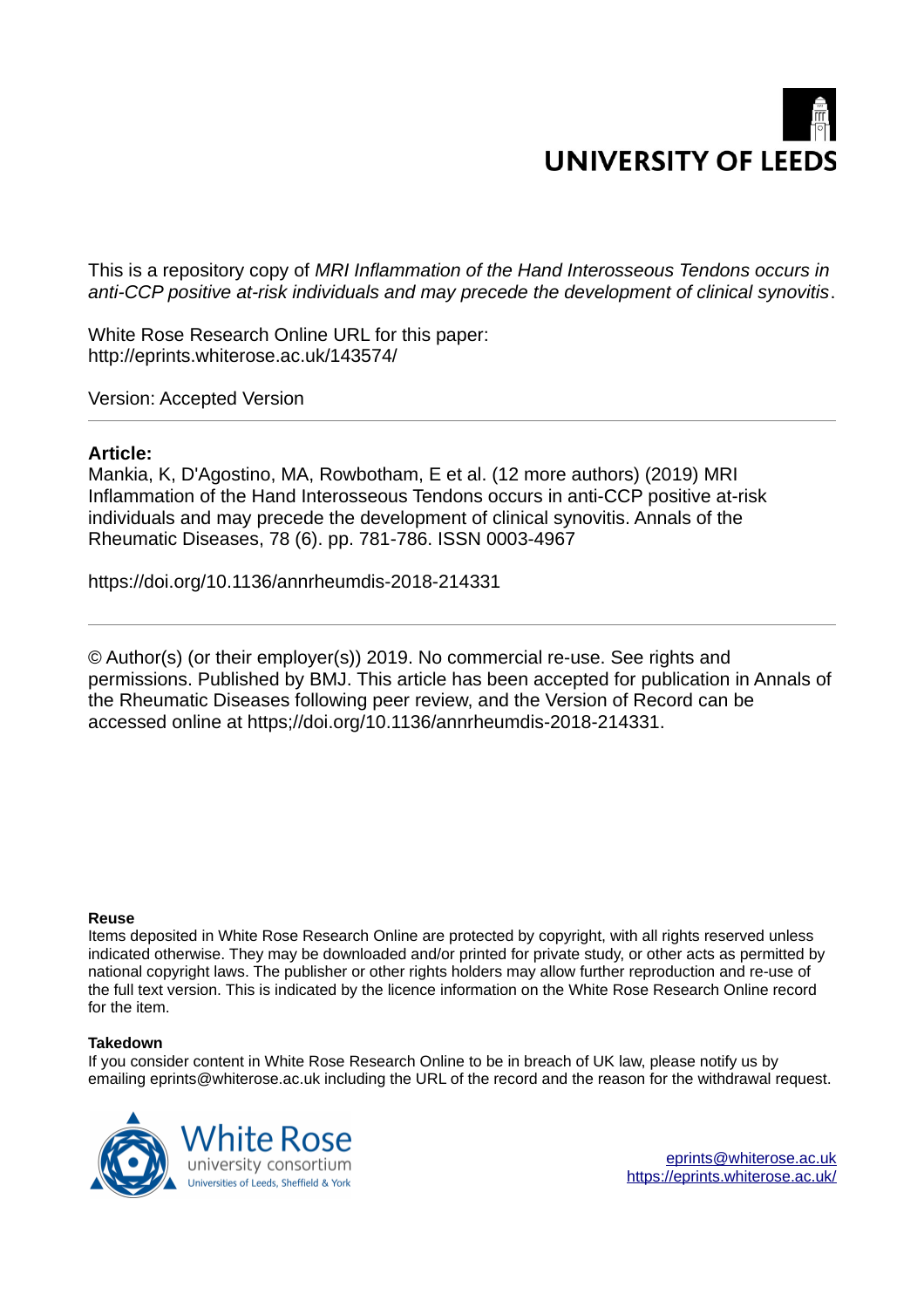# **MRI Inflammation of the Hand Interosseous Tendons occurs in anti-CCP positive at-risk individuals and may precede the development of clinical synovitis**

Kulveer Mankia<sup>1,2</sup>, Maria Antonietta D'Agostino<sup>1,5</sup>, Emma Rowbotham<sup>2,3</sup>, Elizabeth MA Hensor<sup>1</sup>, Laura Hunt<sup>1,2</sup>, Ingrid Moller<sup>4</sup>, Maribel Perez<sup>4</sup>, José Ramón Mérida-Velasco<sup>6</sup>, Jorge Murillo-González<sup>6</sup>, Esperanza Naredo<sup>7</sup>, Jackie L Nam<sup>1,2</sup>, Ai Lyn Tan<sup>1,2</sup>, Jane Freeston<sup>1,2</sup>, Andrew J Grainger<sup>2,3</sup>, Paul Emery<sup>1,2</sup>

1. Leeds Institute of Rheumatic and Musculoskeletal Medicine, University of Leeds, Chapel Allerton Hospital, Leeds, UK

2. NIHR Leeds Biomedical Research Centre, Leeds Teaching Hospitals NHS Trust, Leeds, UK

3. Department of Radiology, Leeds Teaching Hospitals NHS Trust, Leeds, UK

4. Anatomy Department, Universitat de Barcelona, Barcelona, Spain

5. Department of Rheumatology, APHP, Hopital Ambroise ParÈ, Boulogne-Billancourt, Paris, France. INSERM U1173, Laboratoire d'Excellence INFLAMEX, UFR Simone Veil, Versailles-Saint-Quentin University, 78180 Saint-Quentin en Yvelines, France.

6. Department of Anatomy and Embryology, School of Medicine, Complutense University of Madrid, Madrid, Spain.

7. Department of Rheumatology, Bone and Joint Research Unit, Hospital Universitario Fundación Jiménez Diaz, IIS Fundación Jiménez Diaz and Universidad Autónoma de Madrid, Madrid, Spain.

#### **Corresponding author**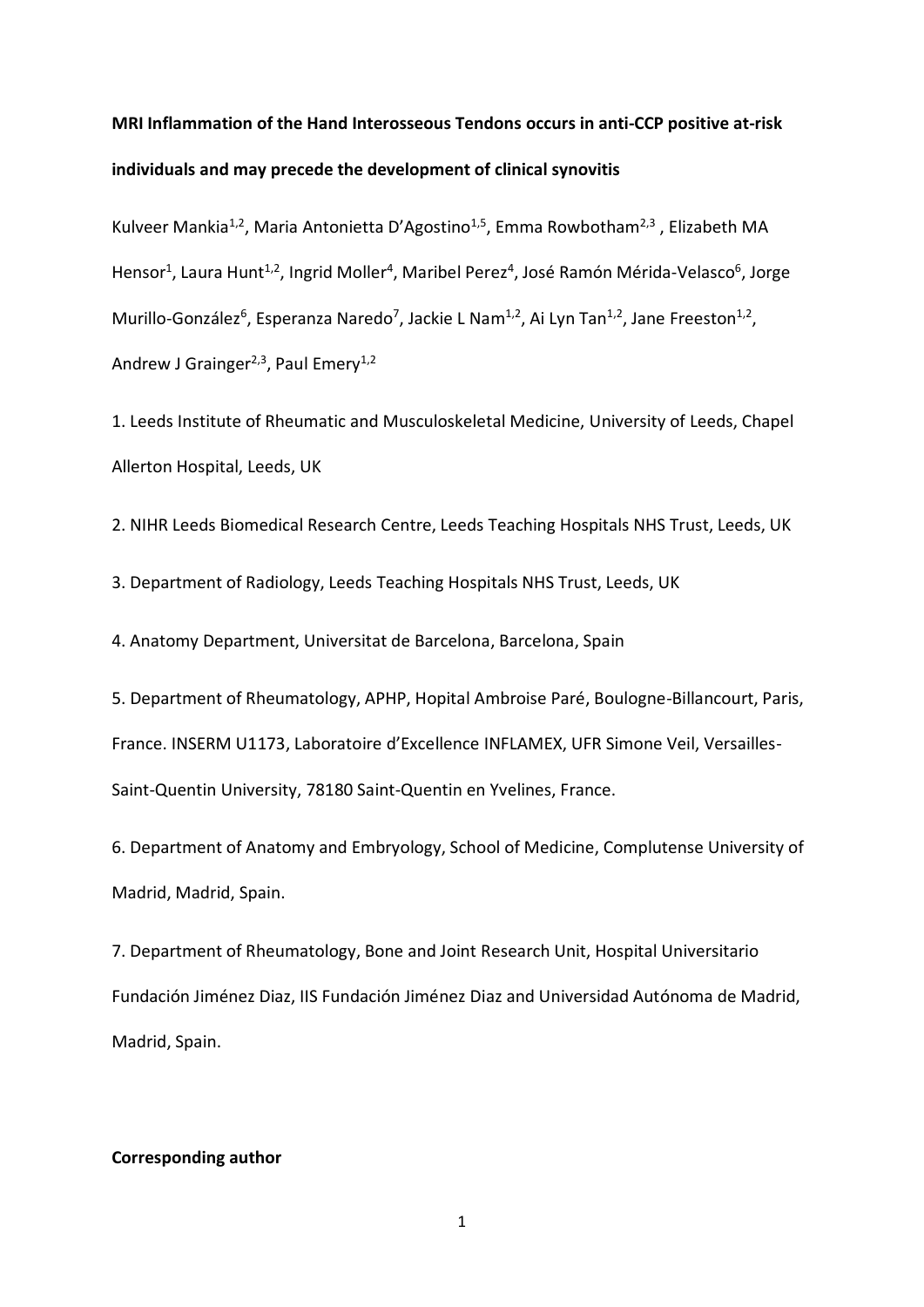Professor Paul Emery, Leeds Institute of Rheumatic and Musculoskeletal Medicine, Chapel Allerton Hospital, Chapeltown Road, Leeds, LS7 4SA, UK.

p.emery@leeds.ac.uk

# **Keywords**

Early rheumatoid arthritis, anti-CCP, magnetic resonance imaging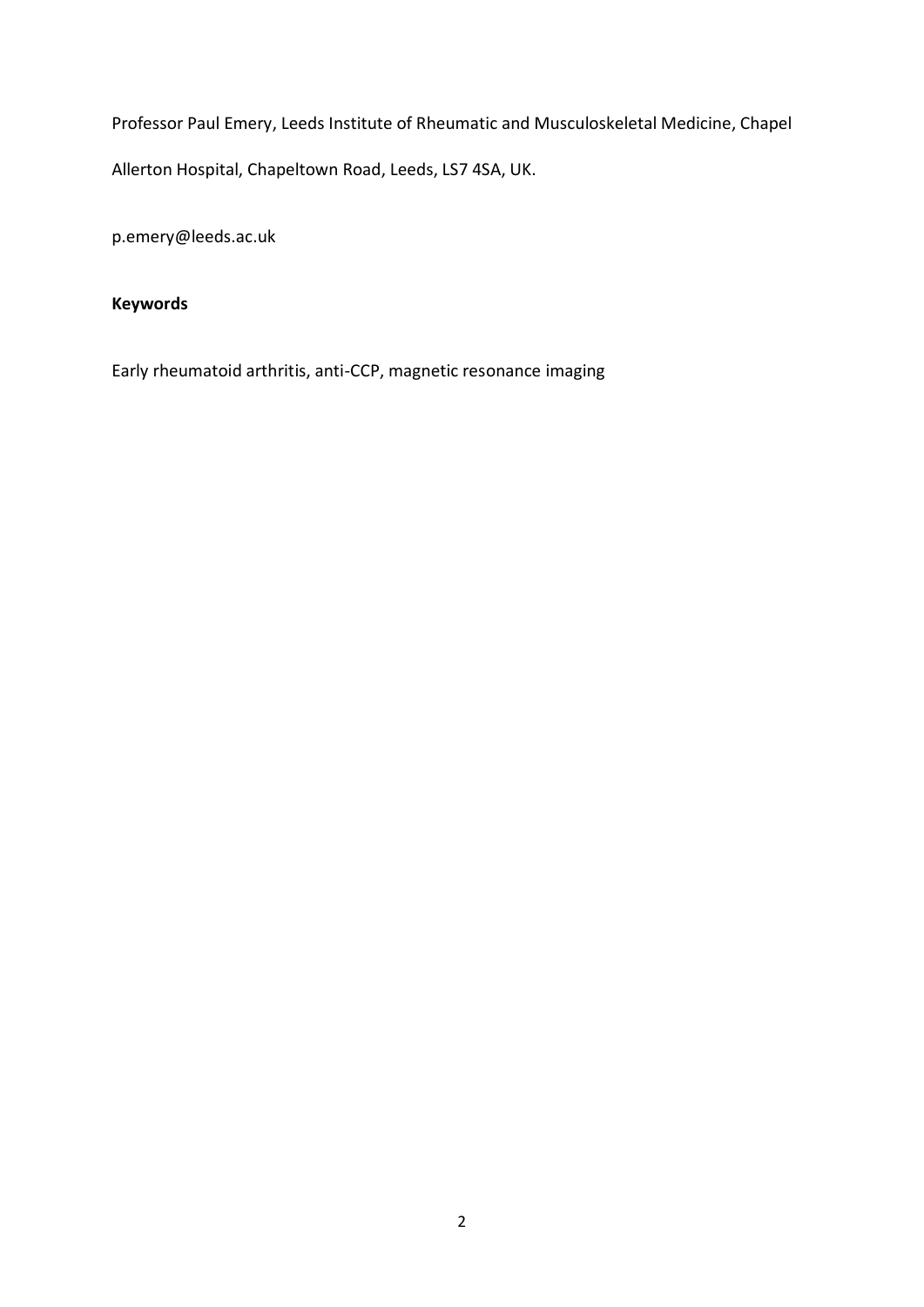#### **Abstract**

Interosseous tendon inflammation (ITI) has been described in rheumatoid arthritis (RA). Whether ITI occurs in at-risk individuals before the onset of clinical synovitis is unknown.

**Objectives:** To investigate, by magnetic resonance imaging (MRI), ITI in anti-cyclic citrullinated peptide positive at-risk individuals (CCP+ at-risk) and to describe the anatomy, prevalence and clinical associations across the RA continuum.

**Methods:** Hand MRI was performed in 93 CCP+ at-risk, 47 early RA (ERA), 28 established 'late' RA (LRA) and 20 healthy controls (HC) and scored for ITI, flexor tenosynovitis (TSV) and RA MRI score (RAMRIS) at the metacarpophalangeal joints (MCPJs). Cadaveric and histological studies were performed to explore the anatomical basis for MRI ITI.

**Results:** The proportion of subjects with ITI and the number of inflamed ITs increased along the disease continuum (p<0.001): 19% of CCP+ at-risk, 49% of ERA and 57% of LRA had  $\geq$ 1 IT inflamed . ITI was not found in any HC. ITI was more frequently identified in tender MCPJs compared with non-tender MCPJs (28% vs 12% respectively). No IT tenosynovial sheath was identified in cadavers on dissection or histological studies suggesting MRI findings represent peri-tendonitis. Dye studies indicated no communication between the IT and the joint.

**Conclusions**: ITI occurs in CCP+ at-risk individuals and can precede the onset of clinical synovitis. The interosseous tendons may be important non-synovial extra-capsular targets in the development and progression of RA.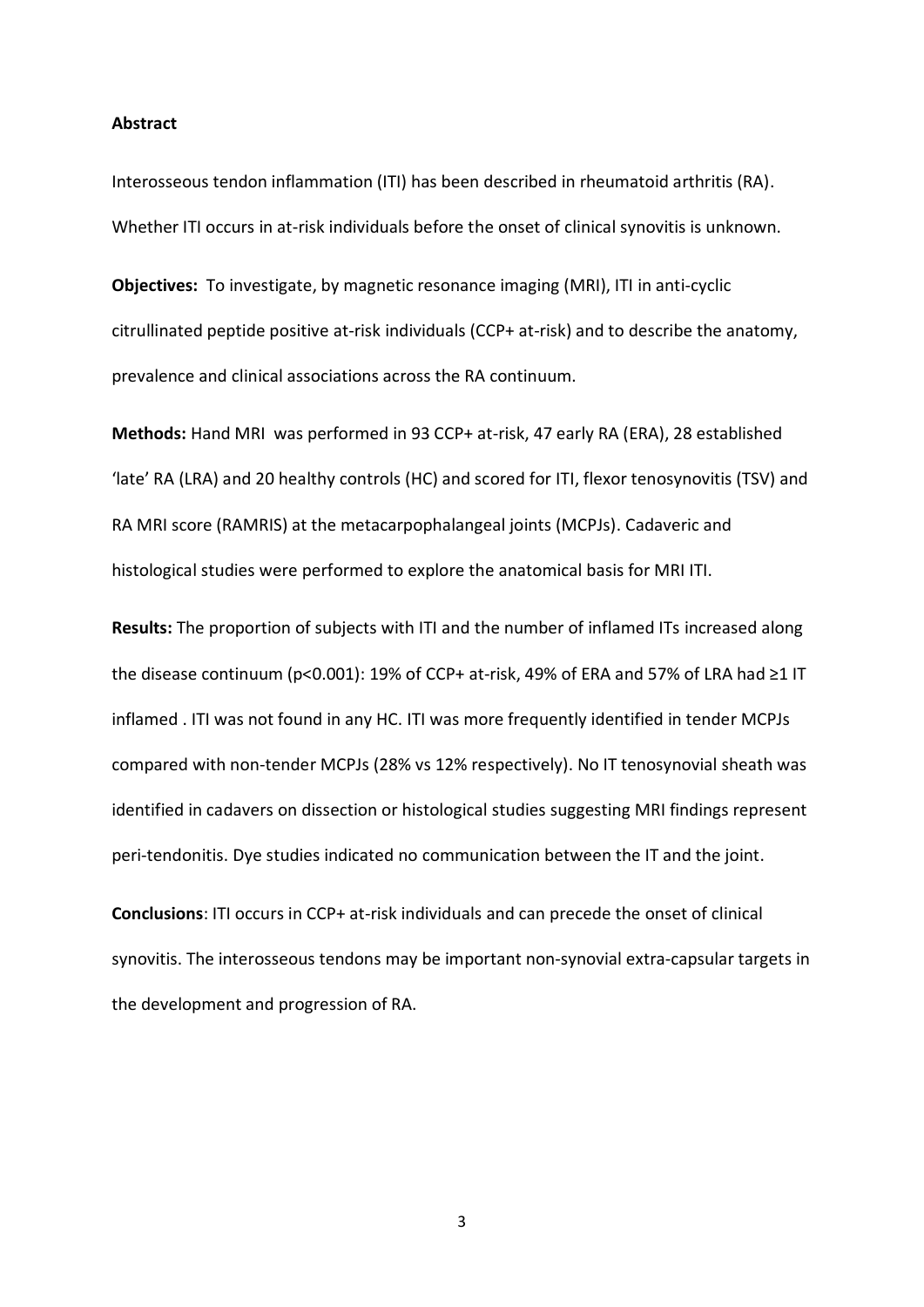#### **Introduction**

Rheumatoid arthritis (RA) is conventionally considered as a disease of the synovial joints. However, individuals at-risk of RA (including those with anti-citrullinated protein antibodies (ACPA)) often develop musculoskeletal symptoms before the onset of clinical synovitis (i.e. synovitis determined on physical examination) or subclinical synovitis (i.e. synovitis determined on high resolution imaging but not physical examination) (1-3). Extra-capsular structures may be important early targets of RA-related inflammation. This may involve the tenosynovium or potentially even tendons without a tenosynovial sheath (i.e. peritendonitis). Indeed tenosynovitis appears to be an early and prevalent magnetic resonance imaging (MRI) lesion in at-risk individuals, both in clinically suspect arthralgia (CSA) patients (4) and ACPA-positive at-risk individuals (5). Tenosynovitis of the wrist and finger flexor tendons is also the strongest predictor of progression to arthritis in CSA patients (4). Furthermore, tenosynovitis is a frequent presentation of RA, causes significant disability and occurs in remission, where it is predictive of flares (6).

Unlike tenosynovitis of the wrist and finger flexor tendons, the involvement of other extracapsular structures critical to hand function has not been completely elucidated. For example, the interosseous muscles of the hands are regarded as the cornerstone of hand function (7) and their tendons run adjacent to the metacarpophalangeal (MCP) joints. Occupation-related overuse injuries of these muscles and their tendons have been described (8). A recent study identified a high frequency of inflammation of the interosseous tendons in patients with RA (9). Whether these tendons become inflamed in at-risk individuals and whether they may be responsible for symptoms in these subjects is unknown. We therefore sought to comprehensively investigate interosseous tendon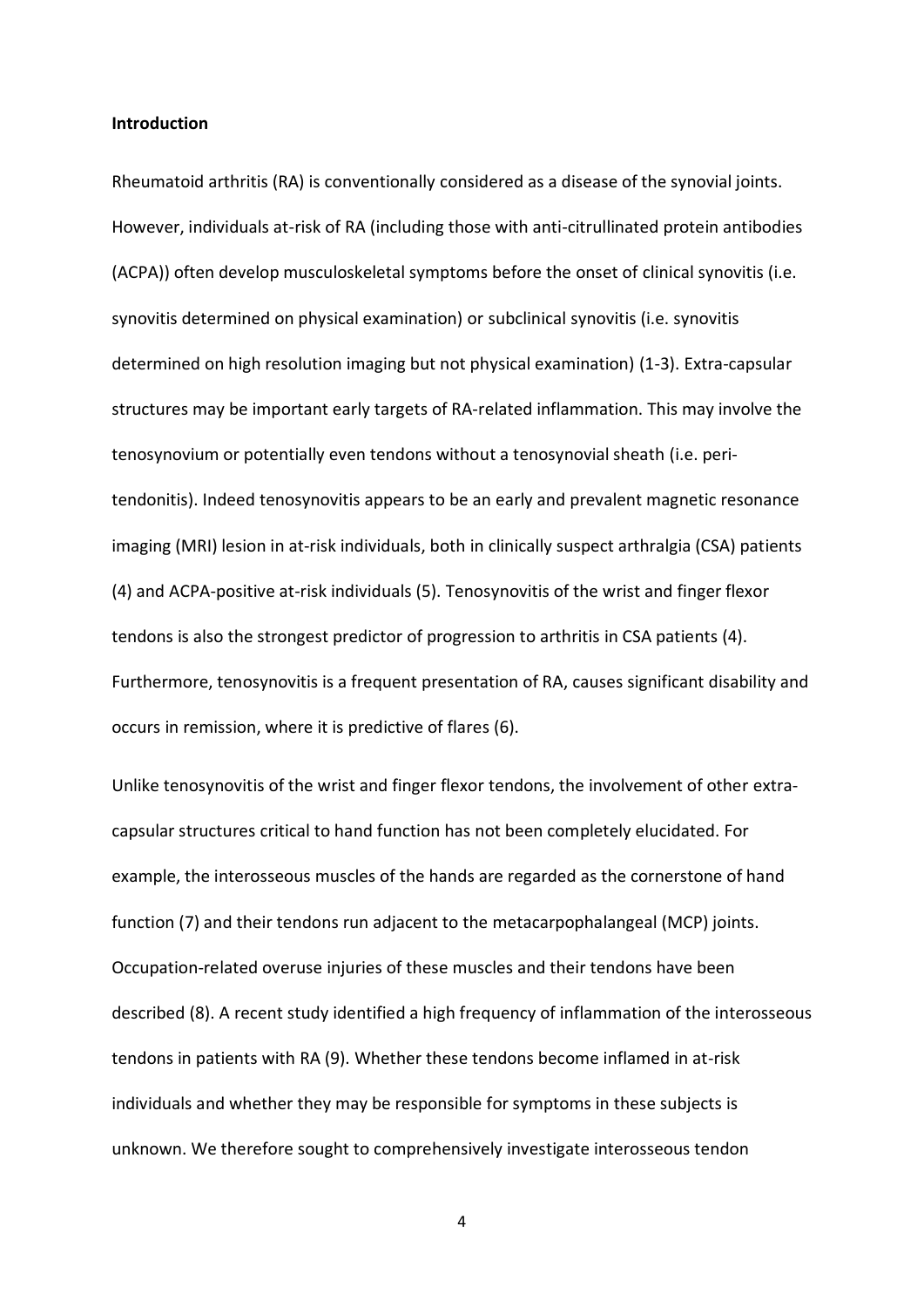inflammation (ITI) across the RA continuum by describing the anatomy, histology, prevalence and clinical associations in both anti- cyclic citrullinated peptide positive at-risk (CCP+ at-risk) individuals and RA patients.

The main aim of this study was to assess whether MRI ITI is present in CCP+ at-risk individuals without clinical synovitis. As we hypothesised MRI ITI would be present in CCP+ at-risk, the secondary aim of the study was to determine whether MRI ITI is associated with clinical features in CCP+ at-risk individuals

#### **Methods**

#### **Design**

A retrospective analysis of MRI and clinical data of CCP+ at-risk individuals, RA patients and healthy controls was undertaken.

In order to understand whether ITI should be considered a tenosynovitis or a peritendonitis, cadaveric and histological studies were performed to explore the anatomical basis for MRI ITI.

#### **Clinical Subjects**

Anti- CCP positive at-risk individuals with musculoskeletal (MSK) symptoms but no clinical synovitis (CCP+ at-risk), disease-modifying anti-rheumatic drug (DMARD)-naïve early RA patients (ERA), established 'late' RA patients (LRA) and asymptomatic healthy controls (HC)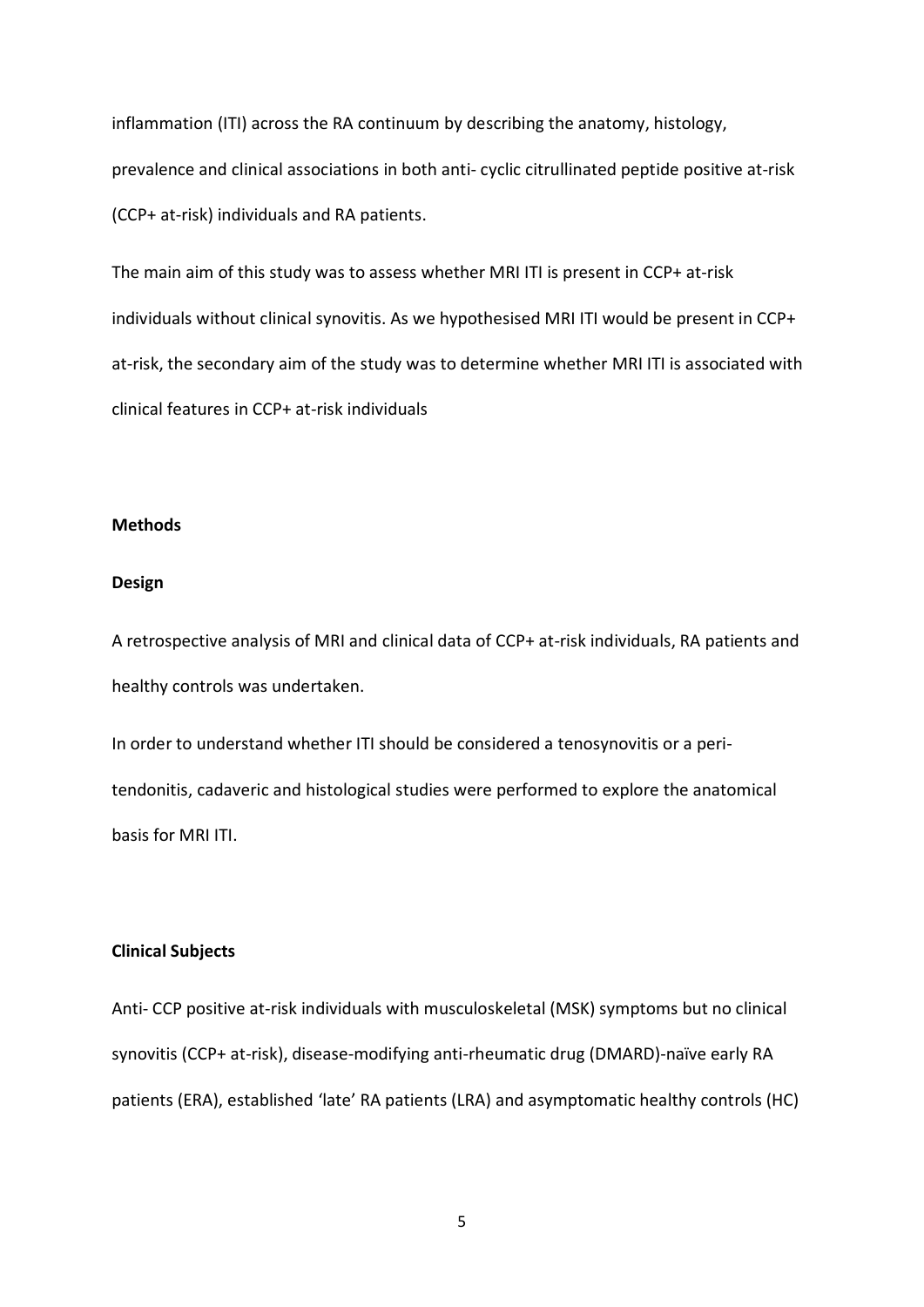were recruited at Chapel Allerton Hospital, Leeds, UK. Informed consent was received from all subjects.

The Leeds CCP+ at-risk cohort has been previously described (3, 10). Patients aged >18 years presenting to their GPs or other health professionals with new-onset MSK symptoms (e.g. arthralgia, epicondylitis, subacromial bursitis) but no clinical synovitis were invited to participate. Primary care recruitment was adopted by the UK Primary Care Clinical Research Network. Anti-CCP testing was performed centrally using the commercially available anti-CCP2 (immunocap method; Phadia, Sweden). Those with a positive test were invited to attend a dedicated research clinic in Leeds where recruitment for the current MRI study was undertaken. Patients from the Leeds early arthritis clinic who were anti-CCP positive but did not have clinical synovitis were also recruited.

ERA patients had not received DMARDs at the time of imaging. LRA patients had  $\geq 1$  year disease duration (total duration of reported symptoms), were anti-CCP and/or rheumatoid factor (RF) positive and had active disease (DAS 28  $\geq$ 3.2). These patients had received  $\geq$  1 DMARD and underwent MRI prior to receiving rituximab as part of a separate study (11). Healthy controls included staff members from the University of Leeds and members of the local community. None of the controls had any MSK symptoms at the time of recruitment. Demographic and clinical details were recorded at the time of imaging assessments. All subjects (except HC) underwent MSK examination by a rheumatologist prior to the imaging assessments and swollen and tender MCP joint counts were recorded. Blood testing for Creactive protein (CRP) was performed at the clinical visit.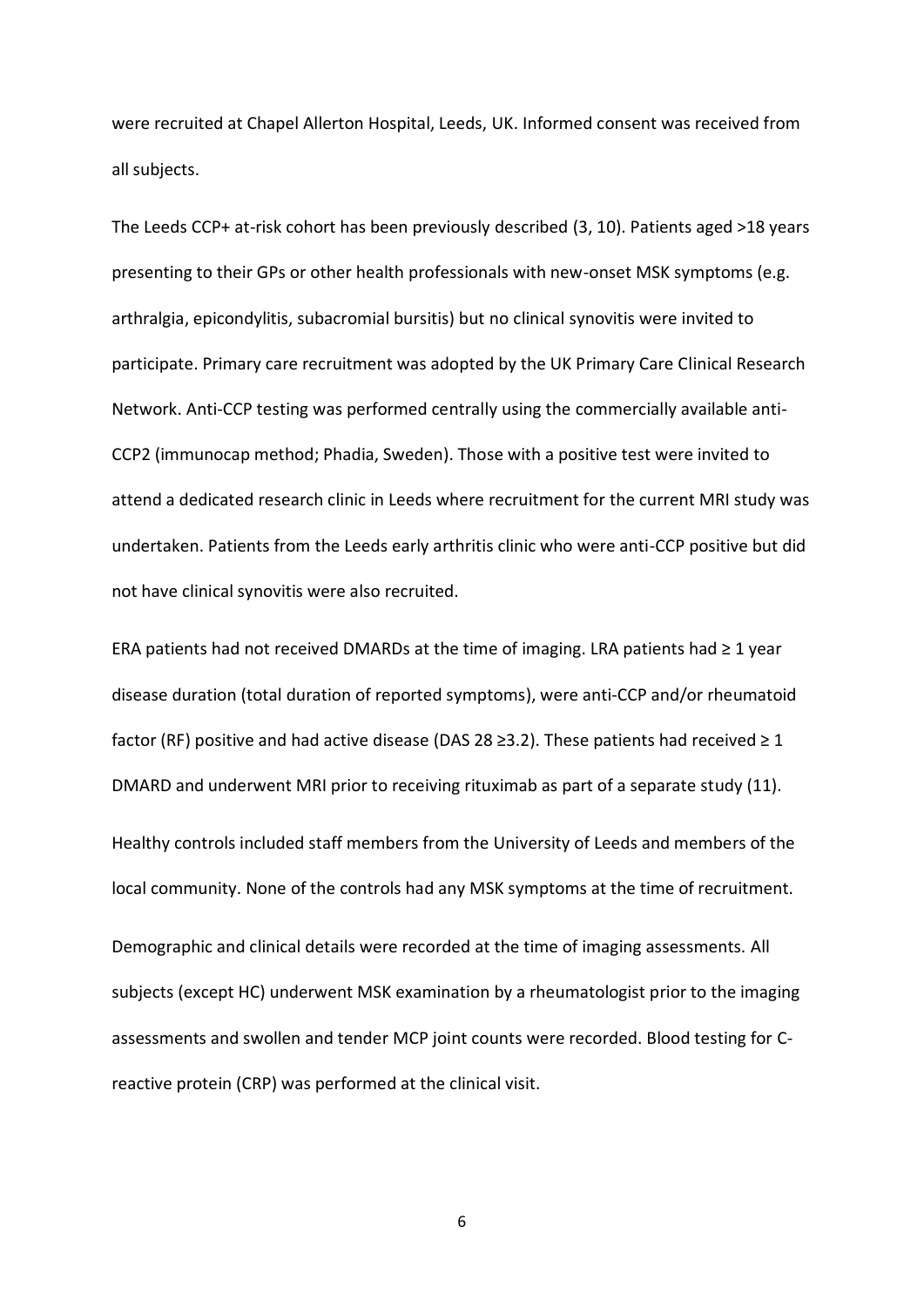**MRI** 

All subjects underwent MRI of the most symptomatic or dominant hand and wrist (see supplementary materials for full details). All CCP+ at-risk, ERA patients and HC MRI scans were performed on a 3T Siemans Verio system (Erlangen, Germany). Due to logistical issues all LRA patients were scanned on a 1.5T Siemans Avanto (see supplementary materials for further details of MRI systems). All MRI scans were independently scored for the presence or absence of ITI by two musculoskeletal radiologists (AG, ER). The radiologists were blinded to all patient details and studies were presented to them in a random order with respect to disease status. Any discrepancies in scoring between the two radiologists were reviewed at the end of the reporting exercise and a consensus score was agreed. The consensus score was then used in the analysis. ITI was defined as the presence of enhancing tissue surrounding the tendon which was evident in two planes (9). Eight tendons were assessed in each hand (i.e. each MRI study): the tendons of the dorsal interossei (1-4), the palmar interossei (1-3) and the abductor digiti minimi (ADM).

In addition to IT scoring, all MRI studies were scored for the presence of synovitis, bone marrow oedema (BME) and erosions at MCP joints 2-5 according to the Outcome Measures in Rheumatology (OMERACT) RA MRI scoring system (RAMRIS) (12). Tenosynovitis of the flexor digitorum tendons was scored dichotomously as 'present' or 'absent' in keeping with the dichotomous scoring of ITI. In the majority of studies (including all CCP+ at-risk studies) RAMRIS and tenosynovitis scoring was performed by the same radiologists that scored ITI (AG, ER), and a consensus score was used in the analysis. However, in a small number of cases only scores from a single radiologist were available and these were therefore used in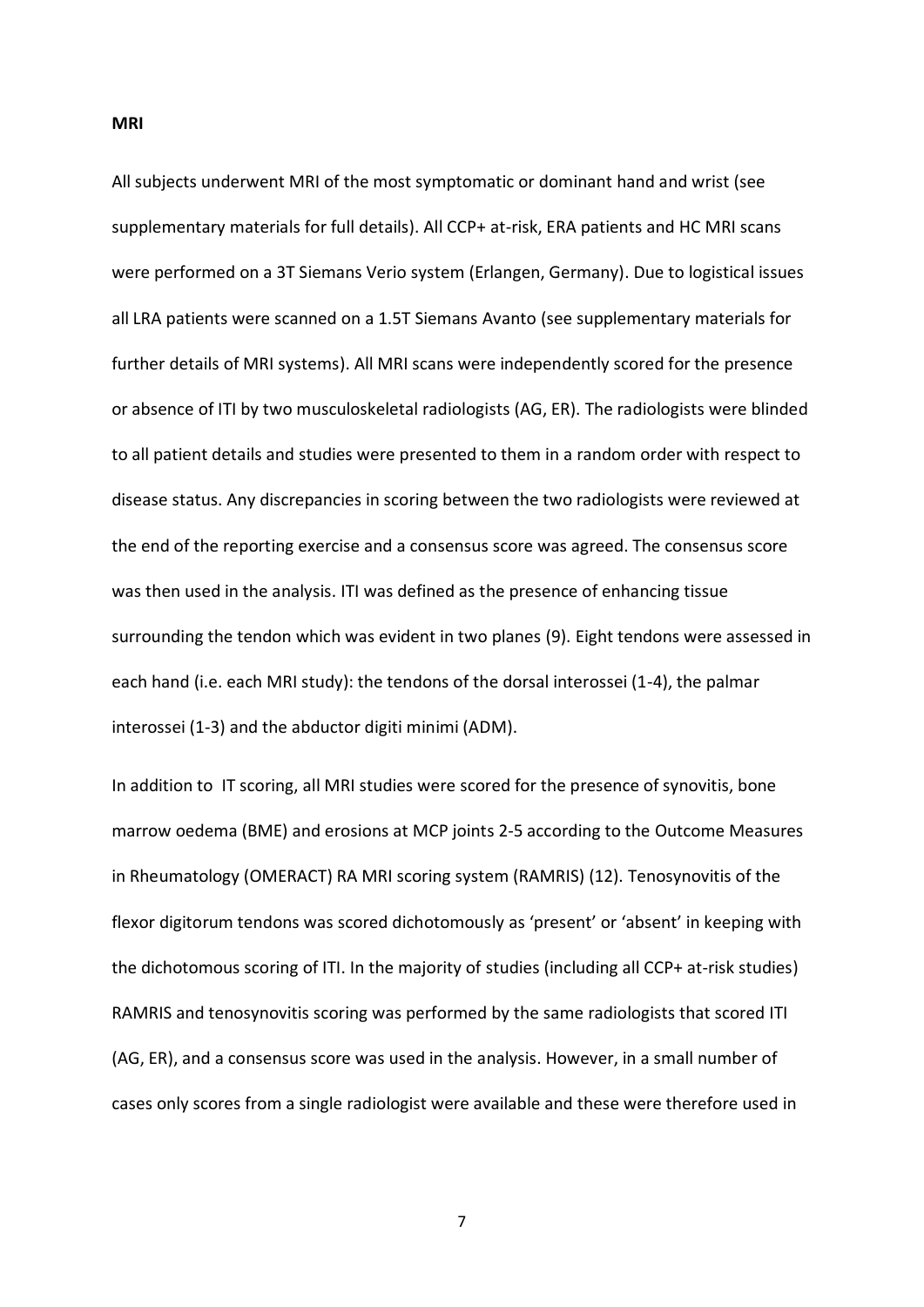the analysis. In all cases, the radiologists were blinded to all patient details and studies were presented to them in a random order according to disease status.

#### **Anatomical Study**

To assess the relationship between the interosseous tendons and the adjacent MCP joint, twenty fresh hand specimens from anonymous donors were obtained (Anatomy Department, Universitat de Barcelona). The first dorsal interosseous muscle and tendon were identified by ultrasound (US) from the myotendinous junction to the capsular insertion. The adjacent second MCP joint was also identified on US. Using US-guidance, a green dye (green acrylic paint mixed 50:50 with water) was injected along the interosseous tendon proximal to its capsular insertion. Similarly, a blue dye (blue acrylic paint mixed 50:50 with water) was injected into the second MCP joint space using US-guidance. Specimens were then frozen and transverse sections were made. Ethical approval for this study was obtained by the Universitat de Barcelona, Spain**.** 

To further confirm the absence of a tendon sheath around the interosseous tendons, two embalmed adult human cadaver hands were dissected. The distal attachment of the first dorsal interosseous tendon was identified by dissection and processed for histological analysis (Department of Anatomy and Embryology, Complutense University of Madrid). The specimens were fixed in 10% formalin and embedded in paraffin. Each specimen was sliced as a whole on a single plane.  $7\mu$ m sections were cut and stained with haematoxylin-eosin and Mallory's trichrome dye. Additionally, the first dorsal interosseous tendon insertion was investigated in two human foetuses age 14 weeks (greatest length 115 mm in both). The specimens belong to the collection kept at the Department of Anatomy and Embryology at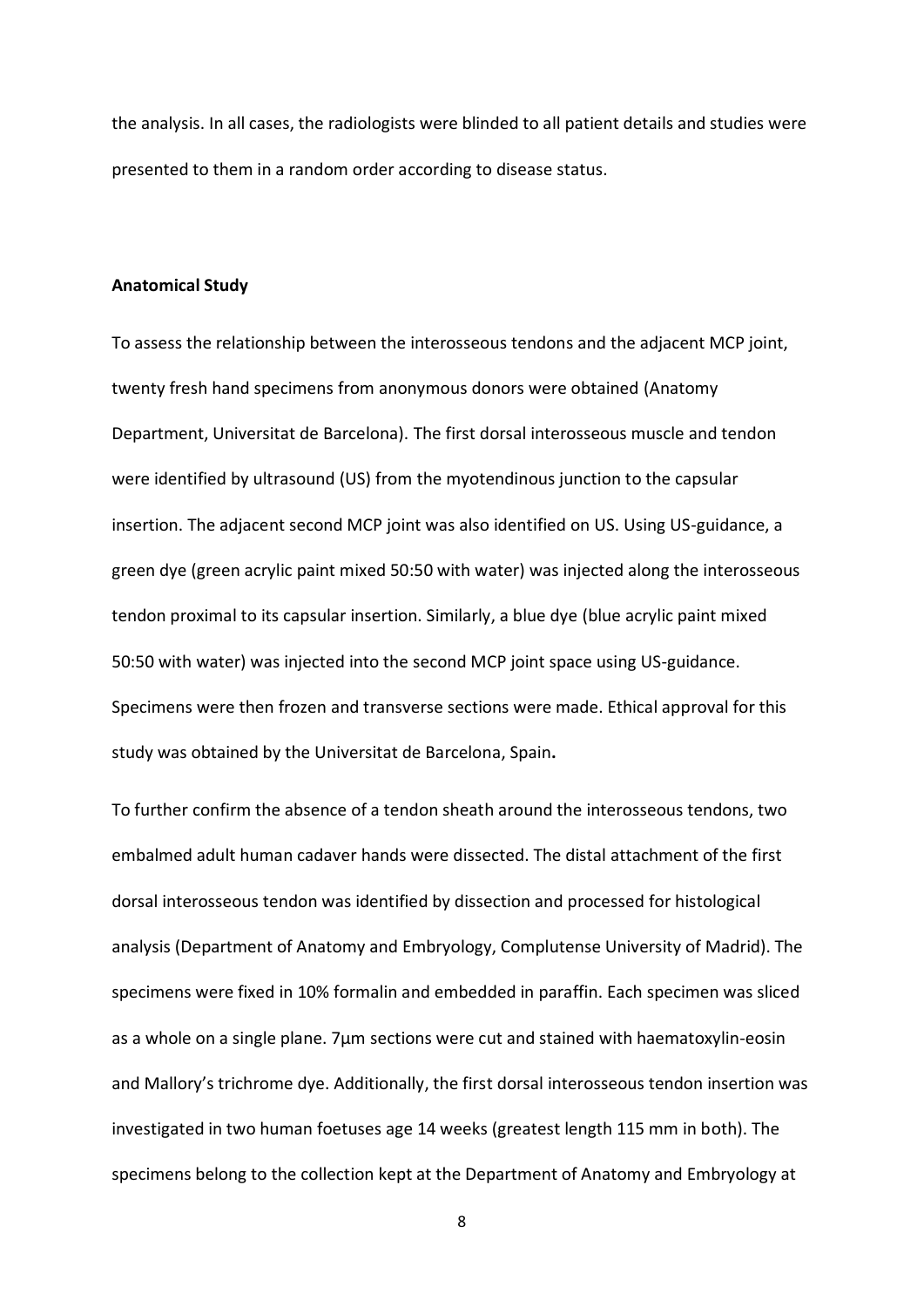UCM. 12µm sections were cut and stained with haematoxylin-eosin. Digital photomicrographs were taken with a Nikon DXM 1200 labour microscope (Nikon Corp., Tokyo, Japan) and edited using Act One and Adobe Photoshop CS6 software. Ethical approval for this study was obtained by Complutense University of Madrid.

#### **Statistical analysis**

The number of inflamed interosseous tendons was compared between subject groups using a Jonckheere-Terpstra test in order to assess whether the median number of sites increased according to disease along the RA continuum. In all analyses where MRI-detected synovitis, BME and erosions are reported at joint level, only those joints where inflammation scores were over and above that seen in the same anatomical location in symptom-free controls of the same age range were included (i.e. true subclinical inflammation) (14). Adjustment for symptom-free controls was performed in order to account for the observation that MRIdetected inflammation is prevalent in the general population, especially in older people and at certain anatomical sites e.g. MCP 2 and 3 (14). True subclinical inflammation was considered to be present if that joint or bone was i) scored positive for inflammation and ii) the score obtained at that joint or bone was present in <5% of age-matched symptom free persons (14). Tenosynovitis could not be adjusted for in this way as this was scored dichotomously (i.e. present or absent) rather than semi-quantitatively in this study.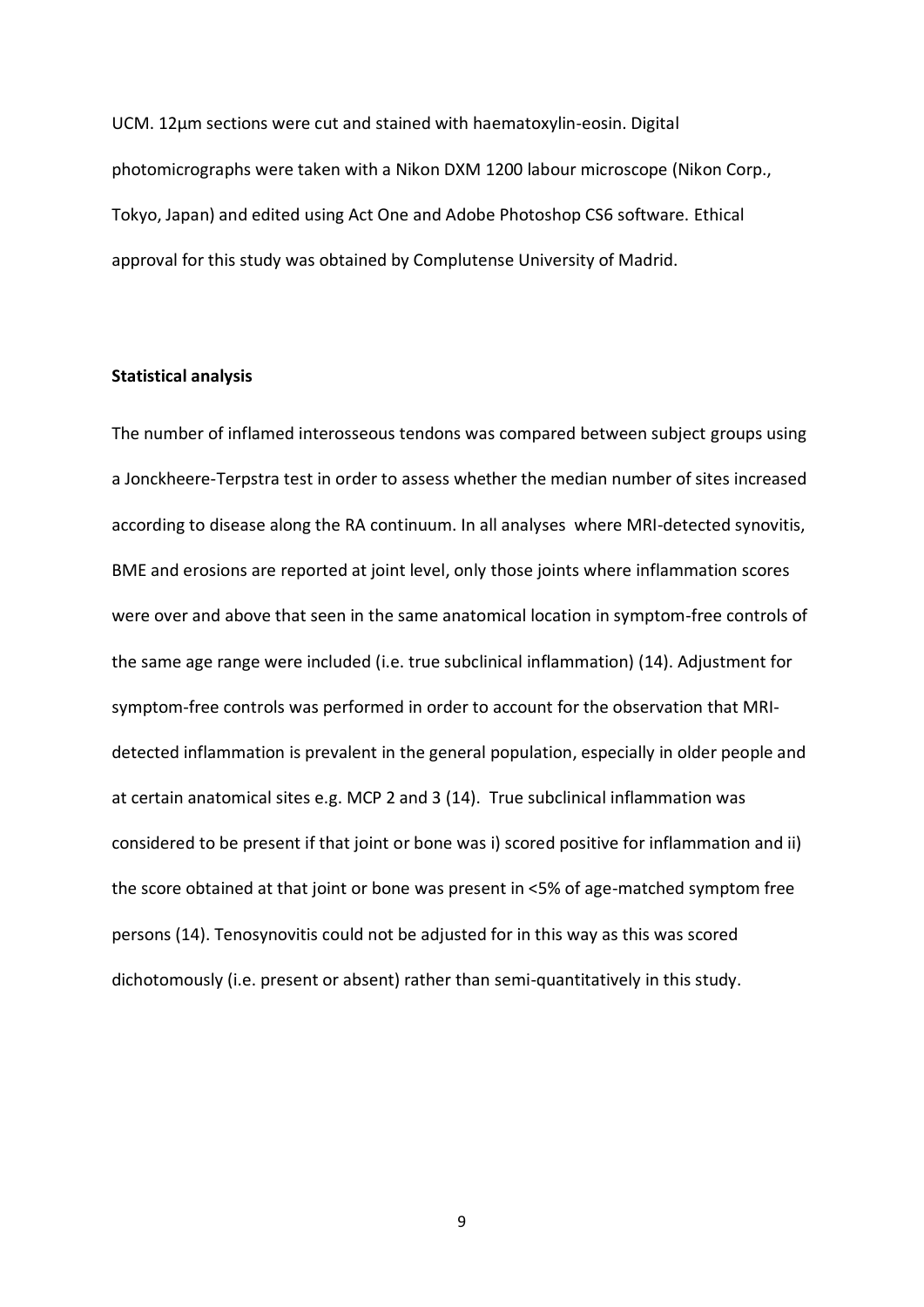#### **Results**

#### **Clinical Study**

#### **Baseline characteristics**

Ninety-three CCP+ at-risk, 47 ERA, 28 LRA and 20 HC were included. The frequency of tender and swollen MCP joints and CRP level increased along the RA-continuum with increasing disease duration (table 1). Overall MRI inflammation (synovitis, tenosynovitis, BME, erosions) at the MCP joints also increased in a similar fashion (see supplementary materials).

#### **MRI Interosseous tendon inflammation**

MRI ITI was observed as enhancing tissue around the mid portion of the tendon, proximal to the enthesis (figure 1). The proportion of patients with ITI increased along the RA continuum (table 2); 18/93 (19%) CCP+ at-risk, 23/47 (49%) ERA and 16/28 (57%) LRA patients had inflammation of at least one IT. Of note, no ITI was identified in any HC. The number of inflamed IT per patient also increased along the RA-continuum (Jonckheere-Terpstra J=5.90, p<0.001). In all patient groups, ITs associated with MCPJ2 and MCPJ5 were most frequently affected (table 2), although trends with respect to increasing ITI prevalence across the groups were similar in all locations. Of note, ITI was identified in both anti-CCP positive and anti-CCP negative ERA patients: 17/34 (50%) of anti-CCP positive ERA patients had ITI compared with 6/13 (46%) of anti-CCP negative ERA patients. The two radiologists showed an excellent level of agreement for the identification of ITI in this study: kappa (k) = 0.893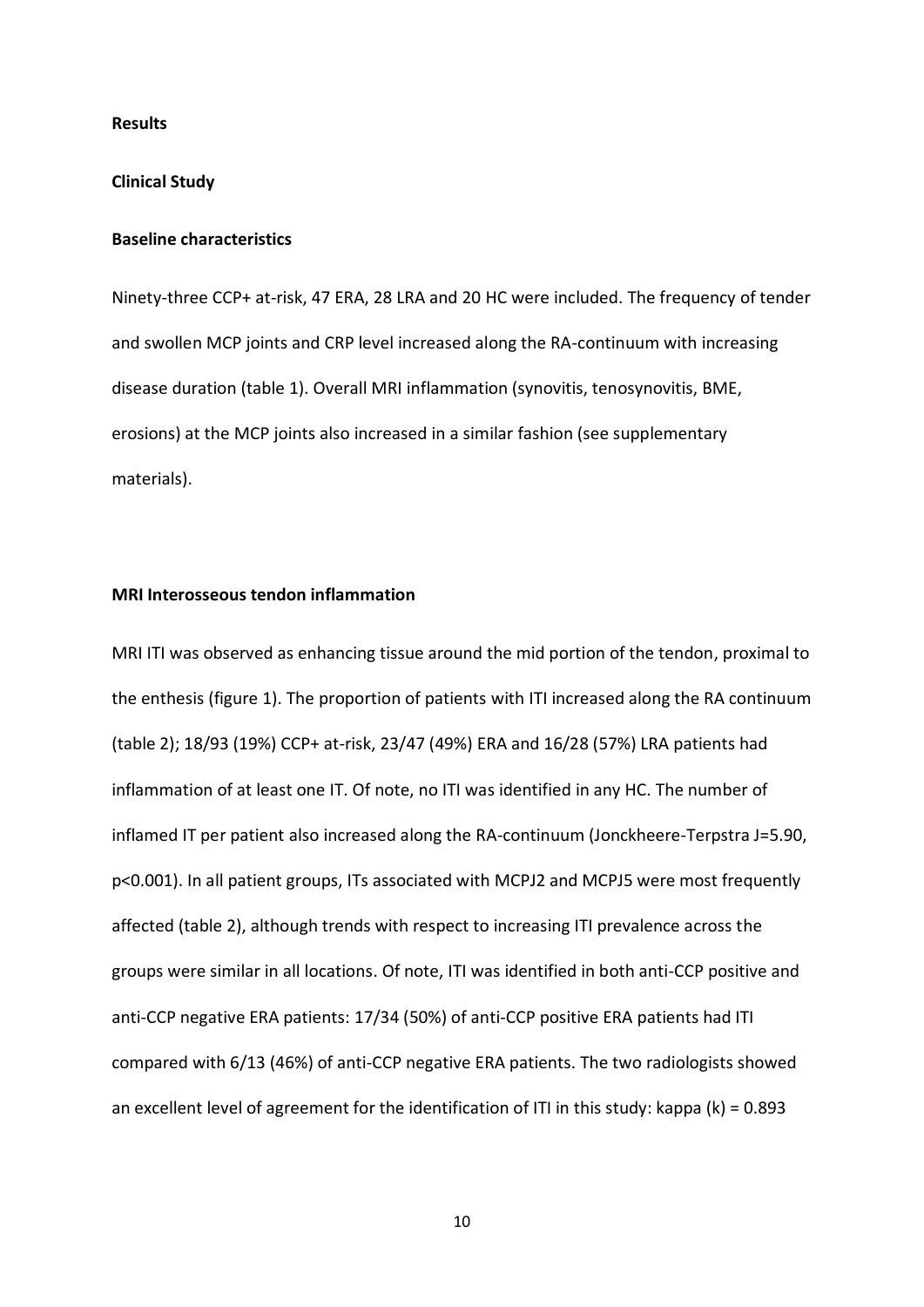(standard error = 0.025), comparable to that demonstrated in the original description of MRI ITI [kappa (k) = 0.91 (standard error = 0.03)] (9).

#### **Association between interosseous tendon inflammation and clinical features**

The prevalence of MCPJ tenderness increased with disease duration (table 1 and 3). ITI was more frequently identified in tender MCPJs compared with non-tender MCPJs; twenty-eight percent of all tender MCPJs had an associated ITI, whereas only 12% of non-tender MCPJs had an associated ITI (table 3). Synovitis, BME, erosions and tenosynovitis were also more frequently identified in tender MCPJs compared with non-tender MCPJs (table 3).

Early morning stiffness (EMS) duration (minutes) was not markedly different in CCP+ at-risk with ITI (i.e. at least one inflamed IT at any site) compared to those without ITI (median (IQR) 10 (0, 60) vs 5 (0, 10)). Similarly, the presence of synovitis, BME, tenosynovitis or erosions at  $\geq 1$  MCPJ did not appear to be associated with EMS duration (supplementary materials). The number of affected MCPJs was not associated with EMS duration for any of the MRI features.

#### **Anatomical Study**

Detailed dissection of fresh hand specimens revealed no identifiable synovial tendon sheath around the IT of the cadaveric specimens. Identification of the blue and green dye on transverse sections was achieved in 13/20 (65%) specimens (figure 1b). Blue dye was localised in the intra-articular space and was not seen outside the joint capsule. In contrast, green dye was localised around the ITs and interosseous muscle and was not seen within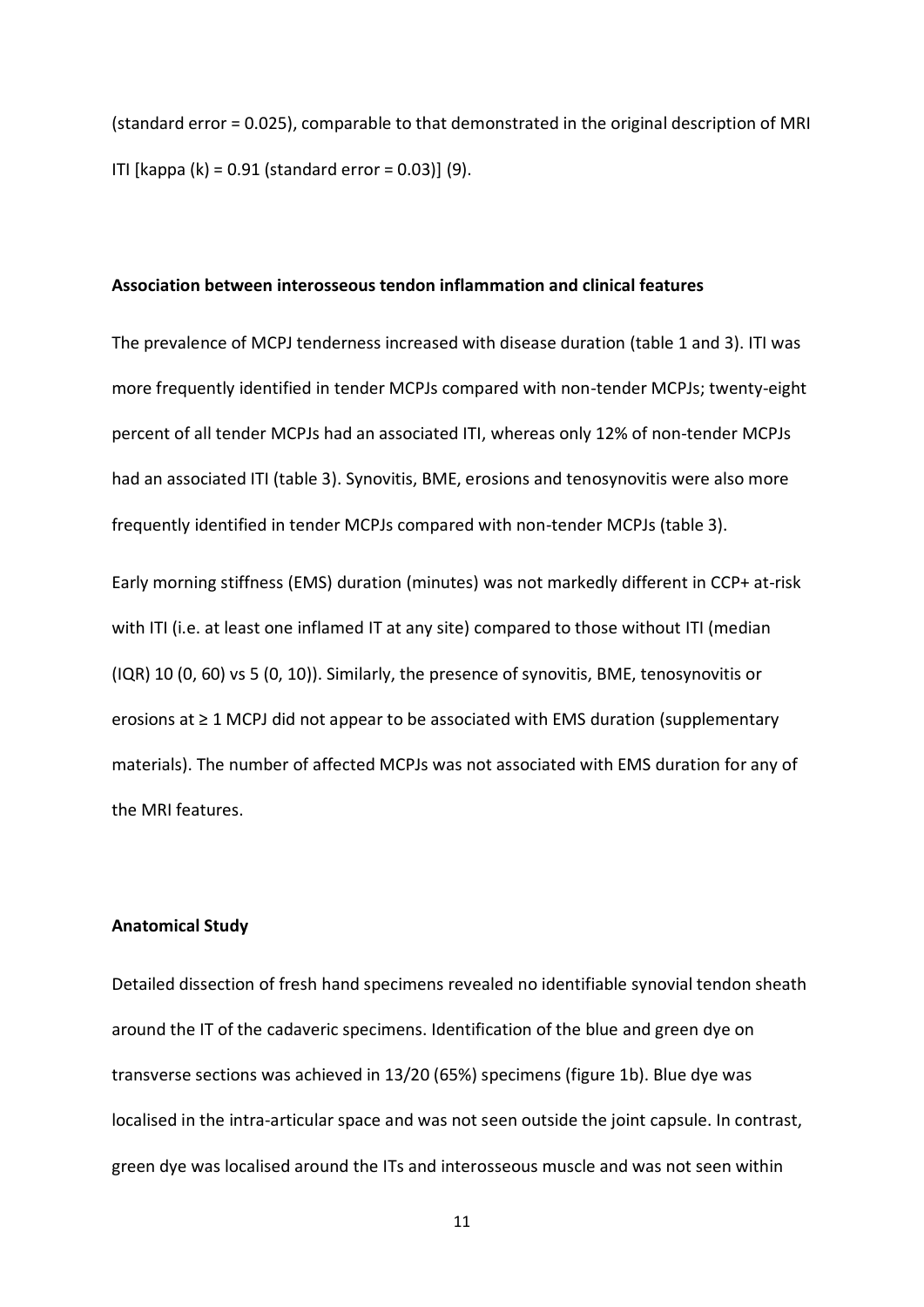the joint capsule. These findings suggest an absence of communication between intracapsular synovial membrane and the adjacent IT.

Cadaveric dissection revealing the first dorsal interosseous tendon and its attachment is shown in supplementary figure 1. Histological examination of the first dorsal interosseous tendon from a foetal hand (figure 2A and B) and adult hand (figure  $2C - G$ ) confirmed presence of an epitendon, but no synovial sheath surrounding the tendon could be identified.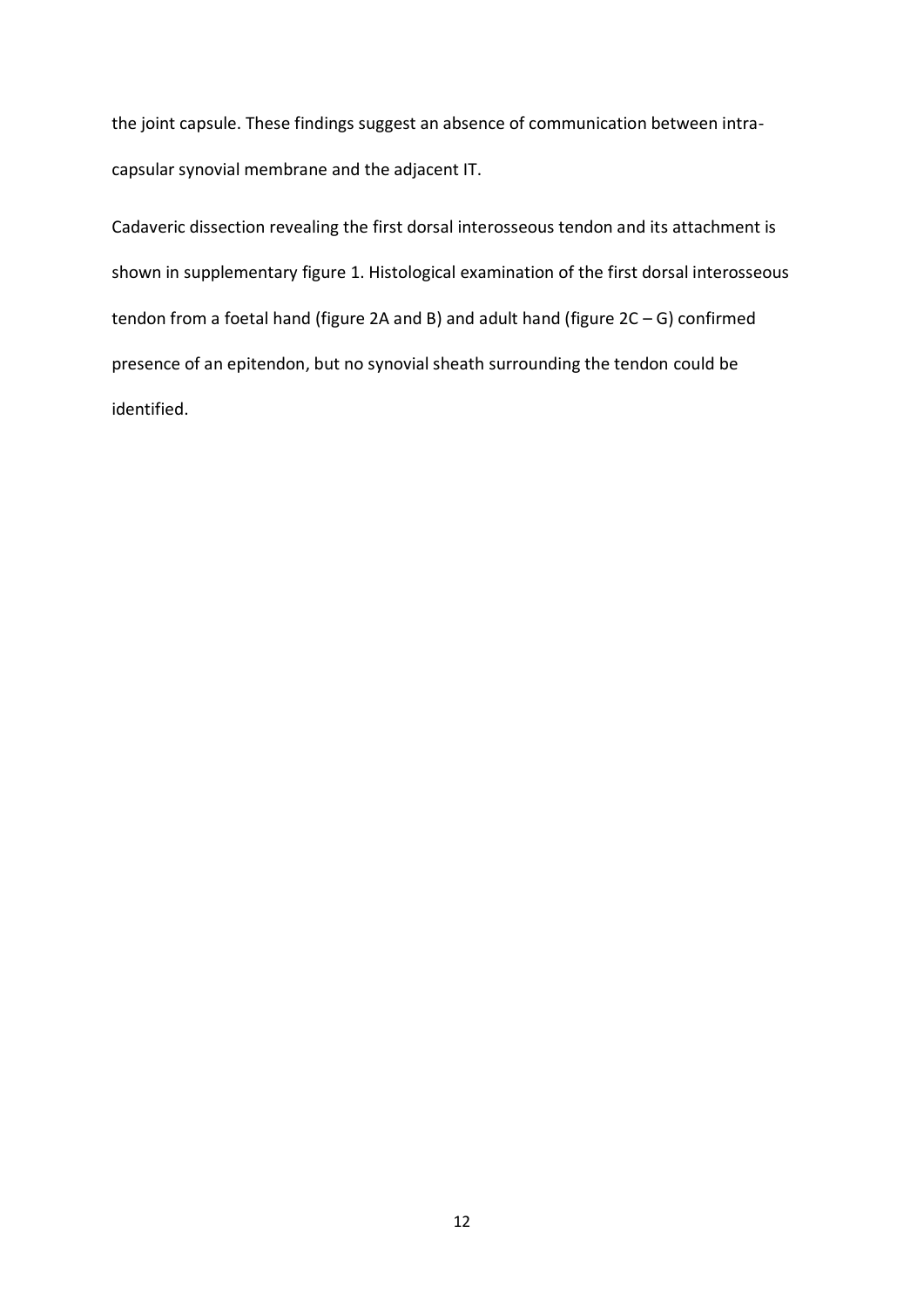|                                  |                | HC          | CCP+ at-risk          | ERA          | <b>LRA</b> |
|----------------------------------|----------------|-------------|-----------------------|--------------|------------|
|                                  |                | $n=20$      | $n=93$                | $n=47$       | $n=28$     |
| Age: mean (SD)                   |                | 47.9 (10.3) | 48.1 (12.3)           | 55.6(15.3)   | 51.5(13.3) |
| Female                           |                | 75%         | 69%                   | 74%          | 93%        |
| Symptom duration, months: median |                | <b>NA</b>   | 14 (6, 40)            | 7(3, 14)     | 96 (42,    |
| (IQR)                            |                |             |                       |              | 216)       |
| Tender joint count               | 0              | 100%        | 83%                   | 43%          | 25%        |
|                                  | $\mathbf{1}$   |             | 6%                    | 26%          | 4%         |
|                                  | $\overline{2}$ |             | 4%                    | 17%          | 32%        |
|                                  | 3              |             | 3%                    | 9%           | 4%         |
|                                  | 4              |             | 3%                    | 6%           | 36%        |
| Swollen joint count              | 0              | 100%        | 100%                  | 43%          | 21%        |
|                                  | $\mathbf 1$    |             |                       | 23%          | 14%        |
|                                  | $\overline{2}$ |             |                       | 28%          | 25%        |
|                                  | 3              |             |                       | 4%           | 21%        |
|                                  | 4              |             |                       | 2%           | 18%        |
| Anti-CCP+: n(%)                  |                | <b>NA</b>   | 93 (100)              | 35 (74)      | 26/27 (96) |
|                                  |                |             |                       |              |            |
| Rheumatoid factor +: n(%)        |                | <b>NA</b>   | 44/92 (48)            | 28/46 (61)   | 19/24 (79) |
| EMS (mins): median (IQR)         |                | <b>NA</b>   | 10(0, 30)             | 120 (30,     | 60 (30,    |
|                                  |                |             |                       | 180)         | 150)       |
| CRP (mg/L): median (IQR)         |                | <b>NA</b>   | $<$ 5 ( $<$ 5, $<$ 5) | $8$ (<5, 19) | 11(5, 27)  |

**Table 1:** Baseline characteristics of all participants. The frequency of tender and swollen joints and CRP level increased along the RA continuum with increasing disease duration. HC, healthy controls; CCP+ at-risk, anti-CCP positive at-risk individuals; ERA, early RA patients; LRA, late RA patients. Joint counts refer to 2<sup>nd</sup>-5<sup>th</sup> metacarpophalangeal joints (MCPJs). EMS, early morning stiffness duration (minutes); CRP, C-reactive protein (mg/dL).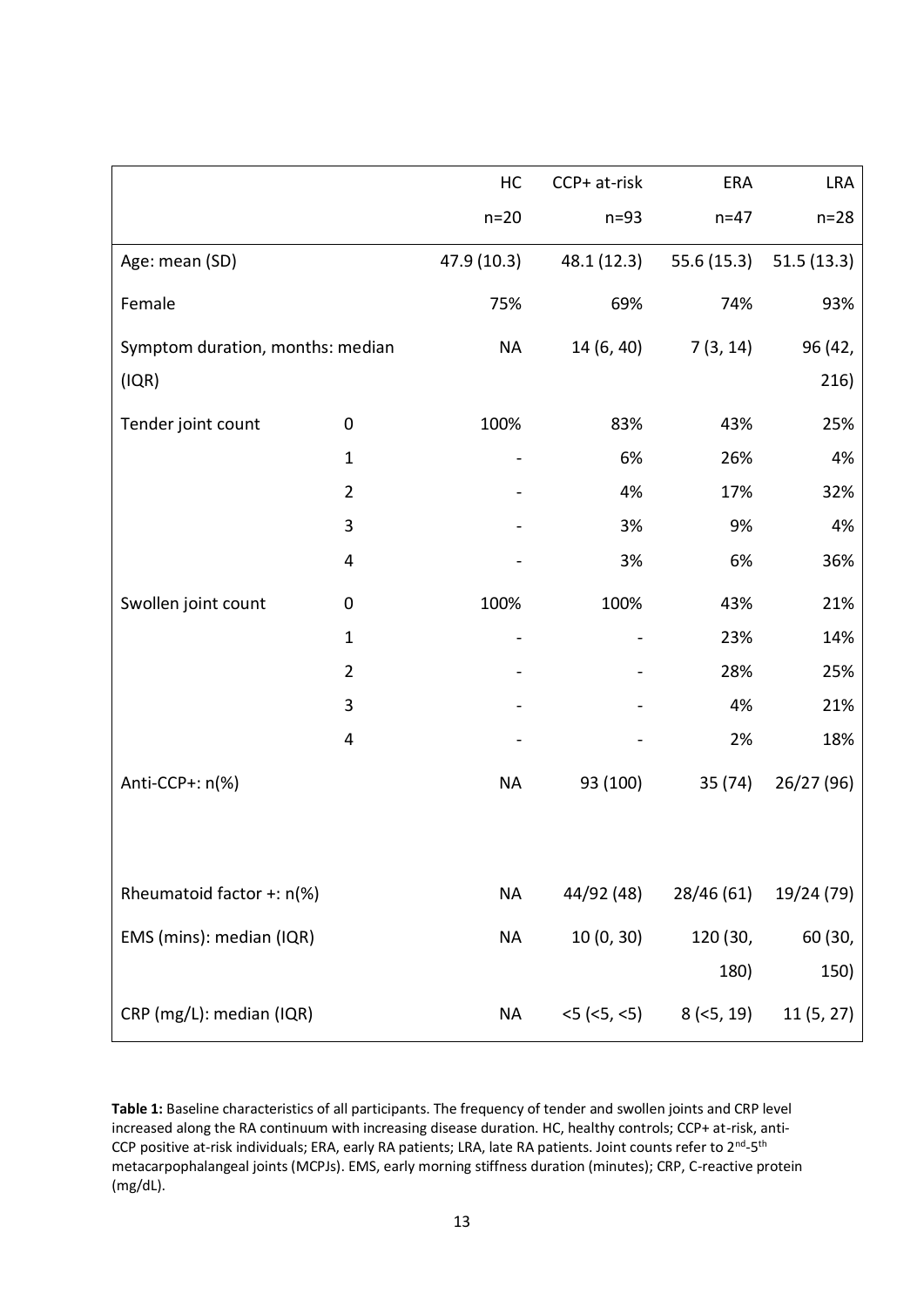| Interosseous tendon      | HC        | CCP+ at-risk | ERA          | <b>LRA</b>   |
|--------------------------|-----------|--------------|--------------|--------------|
| inflammation present     | $n=20$    | $n=93$       | $n = 47$     | $n=28$       |
| at:                      |           |              |              |              |
| MCP <sub>2</sub>         | $- (0)$   | 11% (10)     | 34% (16)     | 39% (11)     |
| MCP3                     | $- (0)$   | $4\%$ (4)    | 23% (11)     | $21\%$ (6)   |
| MCP4                     | $- (0)$   | $1\%$ (1)    | 15% (7)      | $25\% (7)$   |
| MCP5                     | $- (0)$   | 9% (8)       | 28% (13)     | $32\%$ (9)   |
| Dorsal tendons           | $- (0)$   | 12% (11)     | 45% (21)     | 50% (14)     |
| Palmar tendons           | $- (0)$   | 10% (9)      | 32% (15)     | 32% (9)      |
| Any site (patient-level) | $- (0)$   | 19% (18)     | 49% (23)     | 57% (16)     |
| Any site (site-level)    | $- (0)$   | 3% (24/744)  | 15% (55/376) | 18% (40/224) |
| Number of sites per      |           |              |              |              |
| patient (n/8)            |           |              |              |              |
| $\mathbf 0$              | 100% (20) | 81% (85)     | 51% (24)     | 43% (12)     |
| $\mathbf{1}$             |           | 14% (13)     | 17% (8)      | $21\%$ (6)   |
| $\overline{2}$           |           | $4\%$ (4)    | 15% (7)      | 18% (5)      |
| 3                        |           | $1\%$ (1)    | $6\%$ (3)    |              |
| 4                        |           |              | $2\%$ (1)    | 11% (3)      |
| $\geq 5$                 |           |              | 9% (4)       | $7\%$ (2)    |

**Table 2:** Interosseous tendon inflammation according to RA status. HC, healthy controls; CCP+ at-risk, anti-CCP positive at-risk individuals; ERA, early RA patients; LRA, late RA patients. Dorsal tendons refers to  $1^{st} - 4^{th}$ dorsal interosseous tendons and abductor digiti minimi. Palmar tendons refers to  $1^{st}$  – 3<sup>rd</sup> palmar interosseous tendons.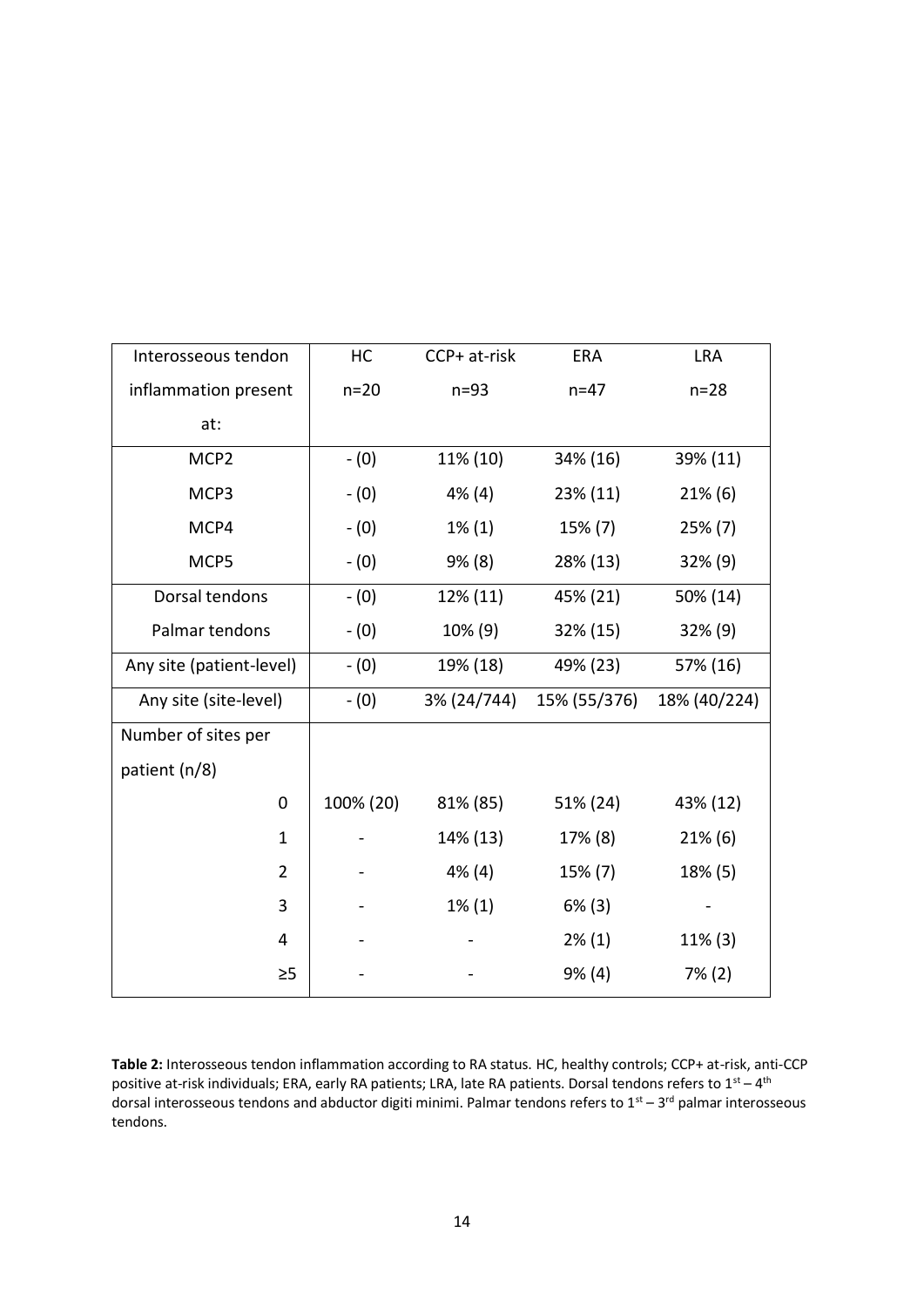|                     | Non-tender MCPJs<br>$n = 507$ | <b>Tender MCPJs</b><br>$n = 141$ |  |
|---------------------|-------------------------------|----------------------------------|--|
| Age: mean (SD)      | 50.6 (13.7)                   | 52.2 (13.9)                      |  |
| Female              | 71% (358)                     | 84% (118)                        |  |
| Group CCP+ at-risk  | 66% (337)                     | 18% (25)                         |  |
| <b>ERA</b>          | 26% (132)                     | 37% (52)                         |  |
| <b>LRA</b>          | 7% (38)                       | 38% (54)                         |  |
| Synovitis $> 0$     | 20% (101)                     | 37% (52)                         |  |
| Synovitis $> 1$     | 6% (30)                       | 19% (27)                         |  |
| BME > 0             | 4% (21)                       | 14% (20)                         |  |
| Tenosynovitis $> 0$ | 30% (153)                     | 49% (69)                         |  |
| Erosions > 0        | $3\%$ (17)                    | 13% (18)                         |  |
| ITI                 | 12% (59)                      | 28% (40)                         |  |

**Table 3:** Clinical and MRI features according to clinical tenderness at MCP joints (MCPJs 2-5) for CCP+ and RA subjects (n=162). MCPJS, metacarpophalangeal joints; CCP+ at-risk, anti-CCP positive at-risk individuals; ERA, early RA patients; LRA, late RA patients; BME, bone marrow oedema; ITI, interosseous tendon inflammation.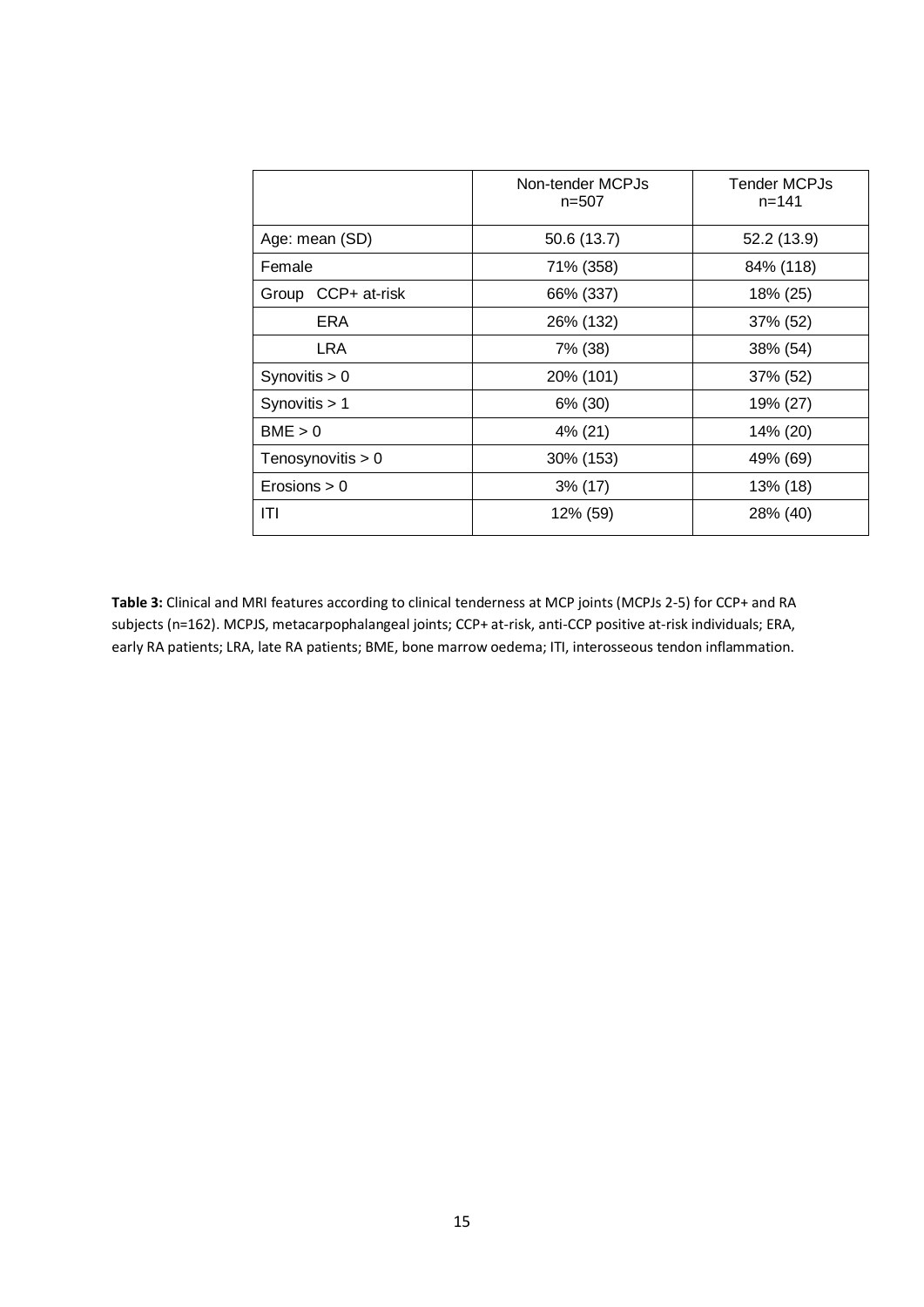#### **Discussion**

Individuals at-risk of RA often experience a prodrome of joint pain and stiffness before the onset of clinical synovitis. This may reflect the earliest phase of RA inflammation, which in many cases will progress to full-blown disease. However, the cause of these symptoms and their relevance to disease progression is not clear. Understanding this phase of disease is likely to deliver important insights into pathogenesis and also inform future preventative strategies.

This study is the first to demonstrate that the IT of the hands are inflamed in anti-CCP positive at-risk individuals and may represent an extra-capsular cause for early symptoms in the absence of clinical synovitis. We have also demonstrated that, on cadaveric dissection and histological examination, these tendons do not have a tenosynovial sheath and do not directly communicate with the joint capsule. This, alongside the observation that fluid is not seen around these tendons on MRI (9), suggests MRI ITI represents an additional nonsynovial target of inflammation in the RA continuum (i.e. peri-tendonitis rather than a true tenosynovitis).

ITI was identified in 19% of CCP+ at-risk individuals with increasing prevalence with RA disease progression. The number of inflamed tendons in each patient also increased with disease progression. Of note, we did not identify any ITI in the healthy controls. This is in keeping with the observation that MRI tendon inflammation is rarely seen in healthy subjects (14).

The association between specific clinical features (EMS duration, MCPJ tenderness) and MRI inflammation in anti-CCP positive at-risk individuals has not previously been reported. However, Van Steenbergen et al have previously reported no association between EMS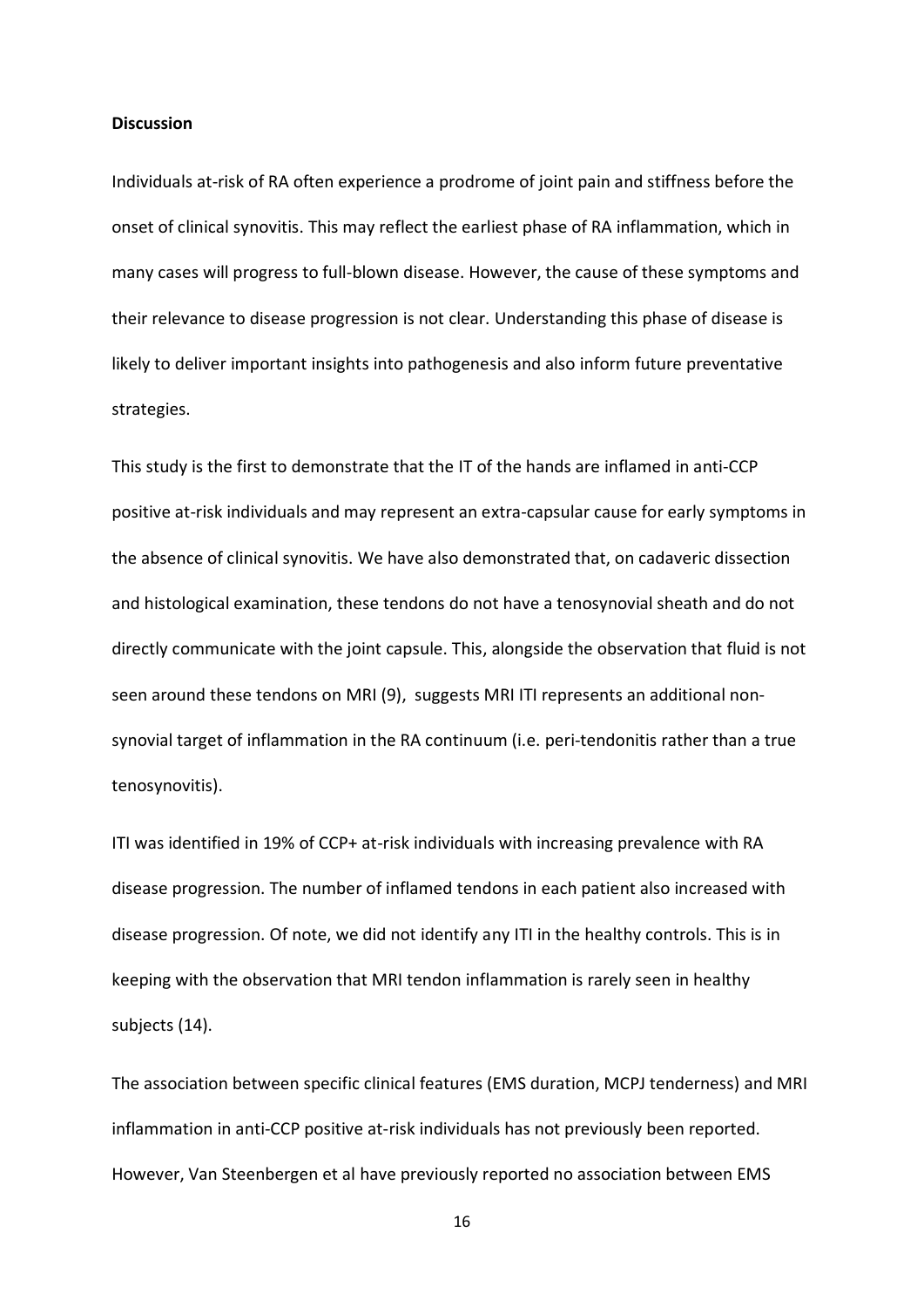duration and MRI inflammation in individuals with CSA (15). While we found no association between ITI and EMS duration, there was an increased frequency of ITI in tender MCPJs compared with non-tender MCPJs. This is an interesting finding, particularly as small joint tenderness is predictive of arthritis development in CCP+ at-risk subjects (10). The potential association between clinical features and ITI should be further explored in a prospective study, where IT tenderness and flexor tendon tenderness at the MCPJs could be specifically assessed by clinical examination.

In line with our findings, others have demonstrated that tendon inflammation is prevalent in the hands of early arthritis patients (16) and at-risk individuals (4, 5). In these studies tendon inflammation was mainly characterised by tenosynovitis, although isolated peri-tendinous inflammation of the digital extensor tendons was described in patients with early RA (16); our current data extend the concept of early extra-capsular inflammation and suggest nonsynovial tendon inflammation, i.e. peri-tendonitis, may also be an important disease target in at-risk individuals who do not have clinical synovitis.

While the dye injections in our cadaveric study revealed no communication between the interosseous tendon and adjacent MCPJ, the specimens used were from anonymous donors who did not appear to have RA. It is not known if this would be different in the setting of established RA-related MCP joint inflammation.

Although we have identified ITI as an early feature in the RA disease continuum, it is not clear how specific this lesion is for anti-CCP -related inflammation (or autoimmune-related inflammation). Indeed we identified a similar prevalence of ITI in anti-CCP positive ERA patients compared with anti-CCP negative ERA patients, suggesting ITI is unlikely to be an ACPA-specific phenomenon. Furthermore, although MRI peri-tendinous inflammation has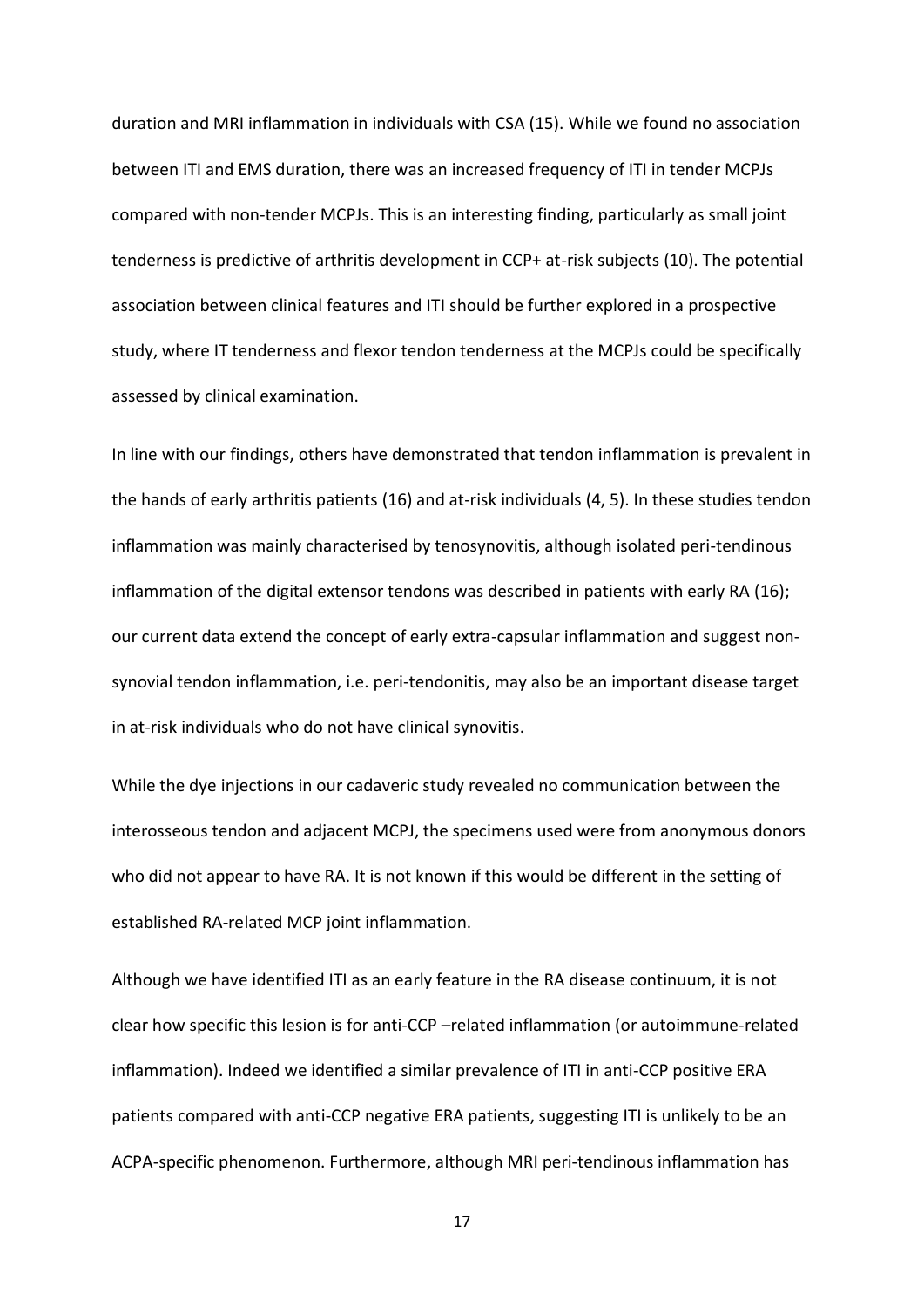been reported in established RA, this finding is not necessarily disease-specific. It is also possible that ITI may occur due to mechanical factors in some patients with hand arthralgia. Future work should, therefore, investigate whether ITI also occurs in symptomatic anti-CCP negative patients with arthralgia and also in other rheumatic diseases.

In conclusion, this study has identified MRI inflammation of the hand ITs in CCP+ at-risk individuals who do not have clinical synovitis. This lesion was more frequently seen in tender MCPJs compared with non-tender MCPJs. These data suggest the ITs may be an early non-synovial extra-capsular target of RA inflammation. Further longitudinal data are needed to investigate whether ITI predicts the development of clinical and subclinical synovitis in individuals at-risk of RA.

#### **Key messages**

#### **What is already known about this subject?**

- Individuals at-risk of RA (including those with anti-citrullinated protein antibodies) often develop musculoskeletal symptoms before the onset of clinical or subclinical synovitis
- MRI tenosynovitis of the flexor tendons is a prevalent finding in at-risk individuals
- There is a high prevalence of interosseous tendon inflammation (ITI) in the hands of patients with established RA

#### **What does this study add?**

ITI occurs in anti-CCP positive at-risk individuals without clinical synovitis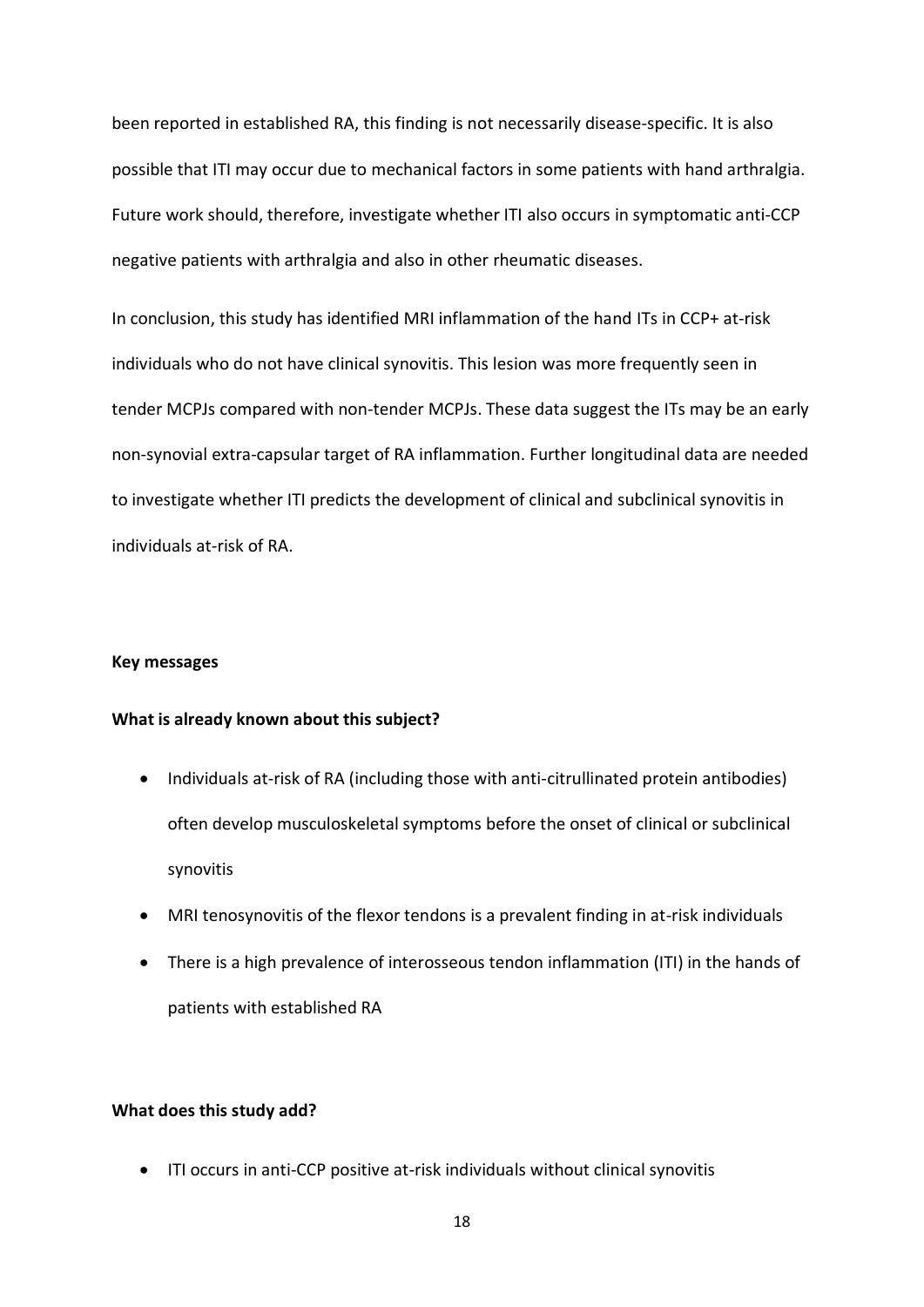- Cadaveric and histological studies show the interosseous tendons do not have a tendon sheath and do not directly communicate with the joint capsule
- MRI ITI may be associated with clinical MCP joint tenderness and could explain symptoms in at-risk individuals who do not have clinical synovitis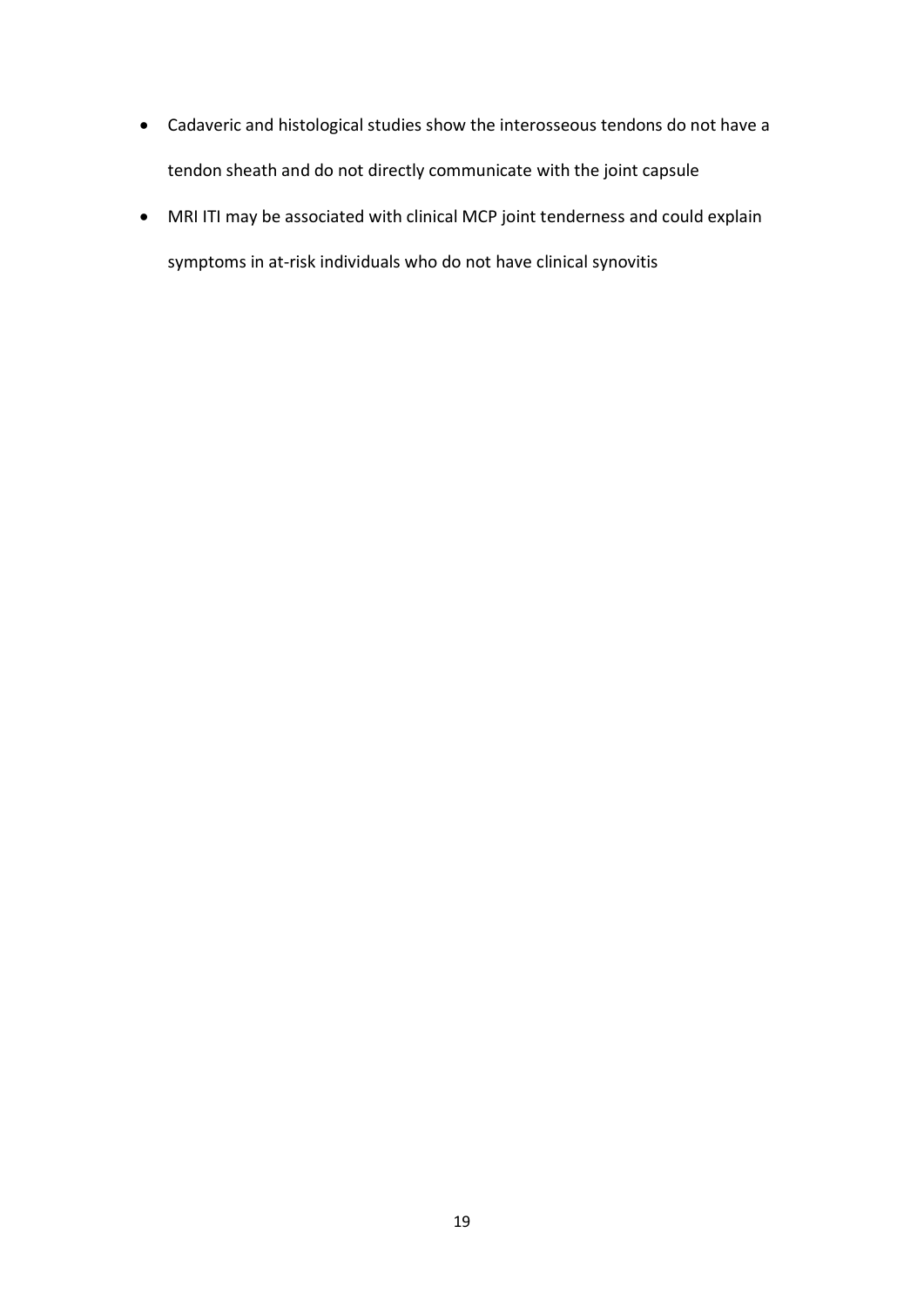#### **Figure legends:**

#### **Figure 1:**

Interosseous tendon inflammation in anti-CCP+ at-risk individuals. 1a) Inflammation of the 1<sup>st</sup> and 2<sup>nd</sup> dorsal interosseous tendons and 1<sup>st</sup> palmar interosseous tendon (arrows). Metacarpophalangeal joint (MCPJ) inflammation is present at the 2<sup>nd</sup> and 3<sup>rd</sup> MCPJs and flexor tenosynovitis of the 2<sup>nd</sup> finger is also observed (asterix). 1b) Transverse section of cadaveric 2nd MCPJ following ultrasound-guided dye injections. Green dye has accumulated around the superficial margin of the interosseous muscle but remains outside the MCPJ capsule. Blue dye injected into the joint remains within the joint capsule. 1c) Inflammation of the  $3^{rd}$  palmar interosseous tendon. Flexor tenosynovitis is also present (asterix). 1d) Inflammation of the  $1<sup>st</sup>$  dorsal interosseous tendon (white arrow). There is no inflammation in the adjacent MCPJ or of the  $2^{nd}$  dorsal interosseous tendon (black arrow). 1e) Isolated inflammation of the 2<sup>nd</sup> dorsal interosseous tendon (arrow). No adjacent synovitis or tenosynovitis is seen. 1f) Illustration of the anatomy of the dorsal interosseous tendons of the hand. The interossei originate from the medial and lateral aspects of the metacarpals and attach into the extensor hood and proximal phalanx of each finger. 1g) Illustration of the anatomy of the palmar interosseous tendons. The three palmar interossei attach to the index, ring and little fingers.

#### **Figure 2:**

Histological examination of the first dorsal interosseous tendon. A) Frontal section of the metacarpophalangeal joint of a human fetus (14 weeks post-conception) with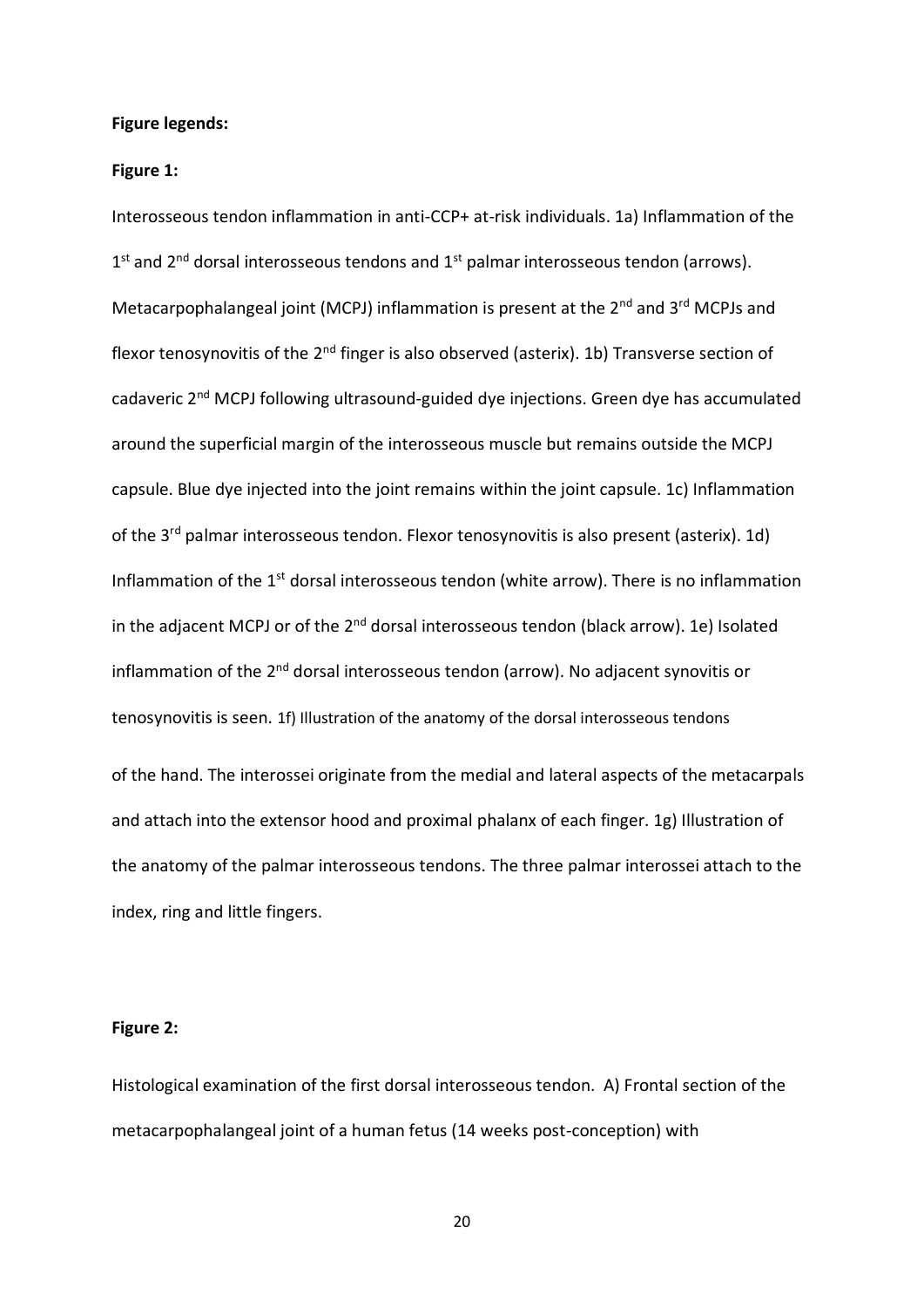Haematoxylin-eosin staining. B) High power magnification of black square in A: 1, superficial first dorsal interosseous tendon; 2, deep first interosseous tendon inserting into the base of the proximal phalanx; 3, insertion of the deep tendon of the first interosseous into the joint capsule. MT, second metatarsal head; PH, proximal phalanx; PS, synovial plica; V, blood vessel. C) Frontal section of the myotendinous junction of the first dorsal interosseous tendon in an adult cadaver with Mallory's trichrome stain. The tendon is formed by collagen fascicles (CF) arranged longitudinally. The epitendon (EPT) surrounds the tendon (illustrated by black line). D) High power magnification of the square in C shows muscle fascicles (MF) separated by endomysium (EM) and surrounded by perimysium (PM). PM is continuous with peritendon (PT) that surrounds CF. E) Frontal section of the distal insertion of the first dorsal interosseous tendon in an adult cadaver with Mallory's trichrome stain. 1, superficial first dorsal interosseous tendon; 2, deep first dorsal interosseous tendon. F) High power magnification of the black square in E shows the EPT containing blood vessels. There is no tendon sheath surrounding the EPT. G) High power magnification of the red square in E. Blood vessels are seen in the EPT with no surrounding tendon sheath.

#### **Acknowledgements**

We would like to thank Dr Daniel Glinatsi, Prof Mikkel Ostergaard and Dr Paul Bird for contributing clinical data. We would like to thank Rob Evans and Brian Chaka for radiography support and Dr Richard Wakefield for contributing ultrasound data.

#### **Competing Interests**

No competing interests declared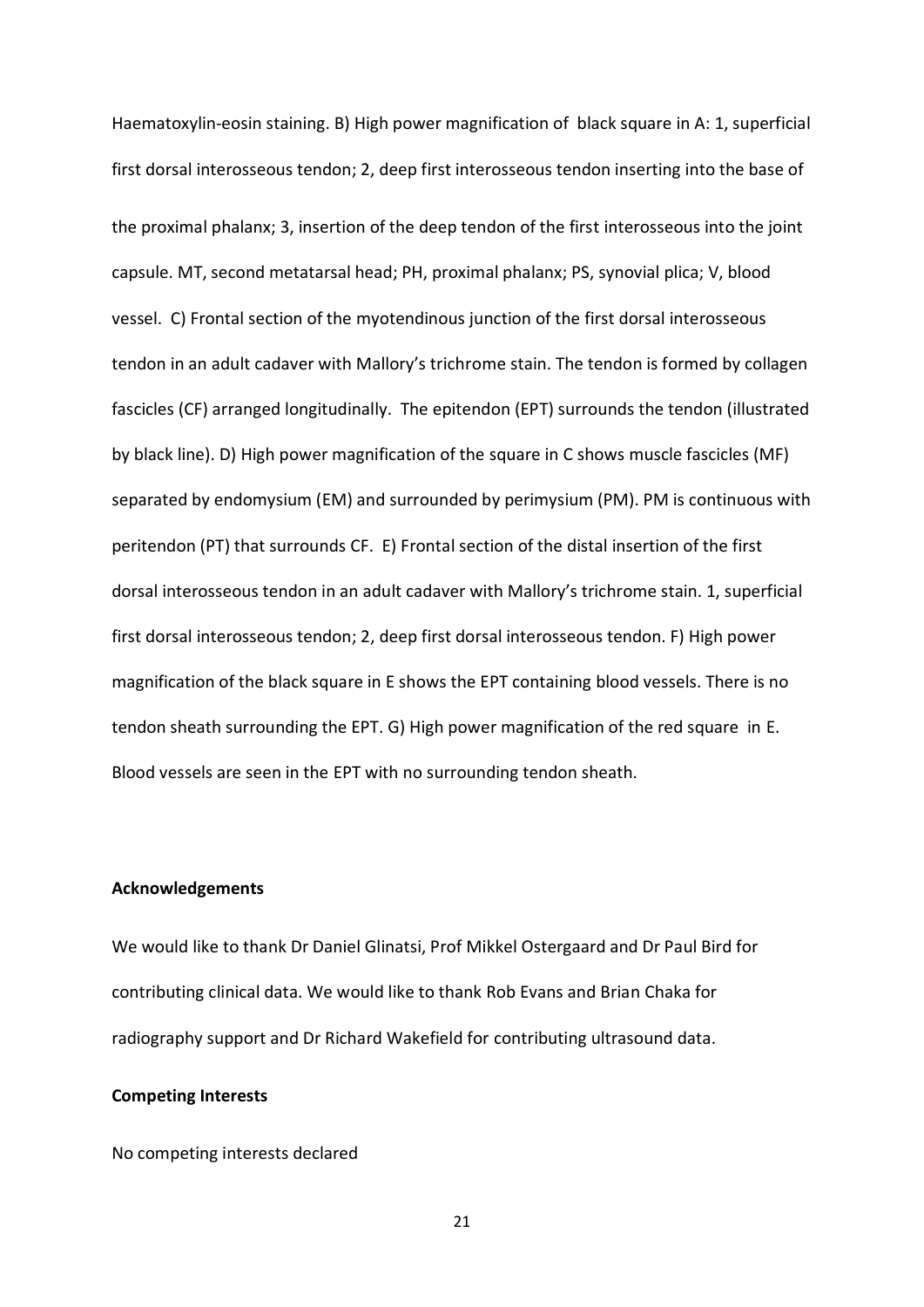#### **Contributorship**

KM recruited patients, collected and analysed the data and wrote the manuscript. MADA designed the study and helped prepare the manuscript. ER scored the MRI scans. EMAH led the statistical analysis. LH recruited patients and collected data. IM,MP, JRM, JM and EN performed the cadaveric and histological studies. JLN was one of the study clinicins. ALT and JEF recruited patients and collected clinical data. AJG and PE designed and led the study. All co-authors read and revised the manuscript.

### **Funding**

The study was supported by the National Institute for Health Research (NIHR) Leeds Clinical Research Facility.

#### **Ethics approval**

NHS Health Research Authority National Research Ethics Service Committee Yorkshire & the Humber - Leeds West.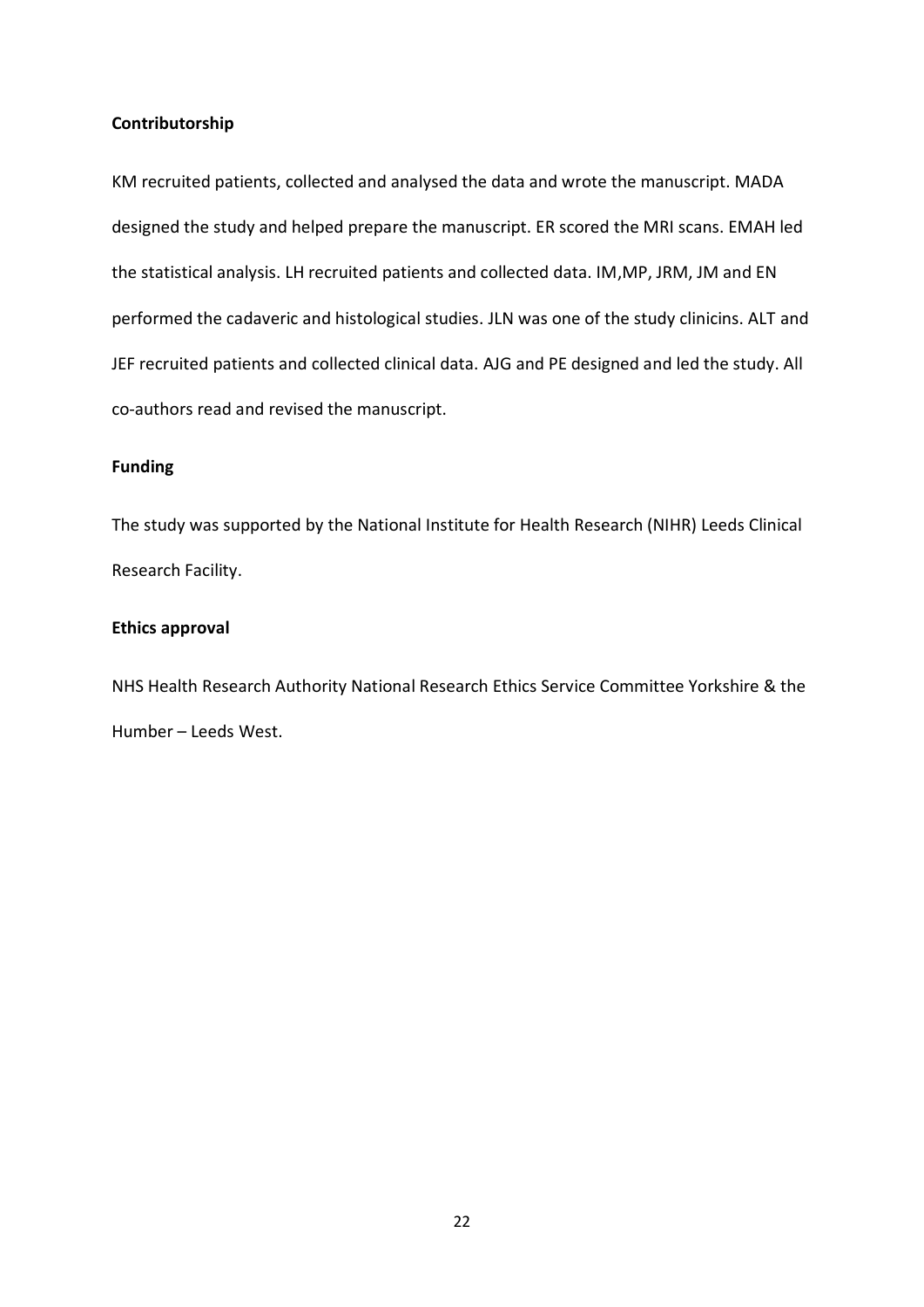# **References**

1. Stack RJ, van Tuyl LH, Sloots M, van de Stadt LA, Hoogland W, Maat B, et al. Symptom complexes in patients with seropositive arthralgia and in patients newly diagnosed with rheumatoid arthritis: a qualitative exploration of symptom development. Rheumatology (Oxford, England). 2014;53(9):1646-53.

2. Gerlag DM, Raza K, van Baarsen LG, Brouwer E, Buckley CD, Burmester GR, et al. EULAR recommendations for terminology and research in individuals at risk of rheumatoid arthritis: report from the Study Group for Risk Factors for Rheumatoid Arthritis. Annals of the rheumatic diseases. 2012;71(5):638-41.

3. Nam JL, Hensor EM, Hunt L, Conaghan PG, Wakefield RJ, Emery P. Ultrasound findings predict progression to inflammatory arthritis in anti-CCP antibody-positive patients without clinical synovitis. Annals of the rheumatic diseases. 2016;75(12):2060-7.

4. van Steenbergen HW, Mangnus L, Reijnierse M, Huizinga TW, van der Helm-van Mil AH. Clinical factors, anticitrullinated peptide antibodies and MRI-detected subclinical inflammation in relation to progression from clinically suspect arthralgia to arthritis. Annals of the rheumatic diseases. 2016;75(10):1824-30.

5. Kleyer A, Krieter M, Oliveira I, Faustini F, Simon D, Kaemmerer N, et al. High prevalence of tenosynovial inflammation before onset of rheumatoid arthritis and its link to progression to RA-A combined MRI/CT study. Semin Arthritis Rheum. 2016;46(2):143-50.

6. Filippou G, Sakellariou G, Scire CA, Carrara G, Rumi F, Bellis E, et al. The predictive role of ultrasound-detected tenosynovitis and joint synovitis for flare in patients with rheumatoid arthritis in stable remission. Results of an Italian multicentre study of the Italian Society for Rheumatology Group for Ultrasound: the STARTER study. Annals of the rheumatic diseases. 2018.

7. Liss FE. The interosseous muscles: the foundation of hand function. Hand Clin. 2012;28(1):9- 12.

8. Sakai N. Interosseous muscle pain in the pianist's hand: a description of 27 cases of 'musician's hand'. Med Probl Perform Art 2007;22:24-5.

9. Rowbotham EL, Freeston JE, Emery P, Grainger AJ. The prevalence of tenosynovitis of the interosseous tendons of the hand in patients with rheumatoid arthritis. Eur Radiol. 2015.

10. Rakieh C, Nam JL, Hunt L, Hensor EM, Das S, Bissell LA, et al. Predicting the development of clinical arthritis in anti-CCP positive individuals with non-specific musculoskeletal symptoms: a prospective observational cohort study. Annals of the rheumatic diseases. 2015;74(9):1659-66.

11. Vital EM, Dass S, Buch MH, Rawstron AC, Emery P. An extra dose of rituximab improves clinical response in rheumatoid arthritis patients with initial incomplete B cell depletion: a randomised controlled trial. Annals of the rheumatic diseases. 2015;74(6):1195-201.

12. Ostergaard M, Peterfy C, Conaghan P, McQueen F, Bird P, Ejbjerg B, et al. OMERACT Rheumatoid Arthritis Magnetic Resonance Imaging Studies. Core set of MRI acquisitions, joint pathology definitions, and the OMERACT RA-MRI scoring system. The Journal of rheumatology. 2003;30(6):1385-6.

13. Glinatsi D, Bird P, Gandjbakhch F, Haavardsholm EA, Peterfy CG, Vital EM, et al. Development and Validation of the OMERACT Rheumatoid Arthritis Magnetic Resonance Tenosynovitis Scoring System in a Multireader Exercise. The Journal of rheumatology. 2017.

14. Mangnus L, van Steenbergen HW, Reijnierse M, van der Helm-van Mil AH. Magnetic Resonance Imaging-Detected Features of Inflammation and Erosions in Symptom-Free Persons From the General Population. Arthritis & rheumatology (Hoboken, NJ). 2016;68(11):2593-602.

15. van Steenbergen HW, van Nies JA, Huizinga TW, Bloem JL, Reijnierse M, van der Helm-van Mil AH. Characterising arthralgia in the preclinical phase of rheumatoid arthritis using MRI. Annals of the rheumatic diseases. 2015;74(6):1225-32.